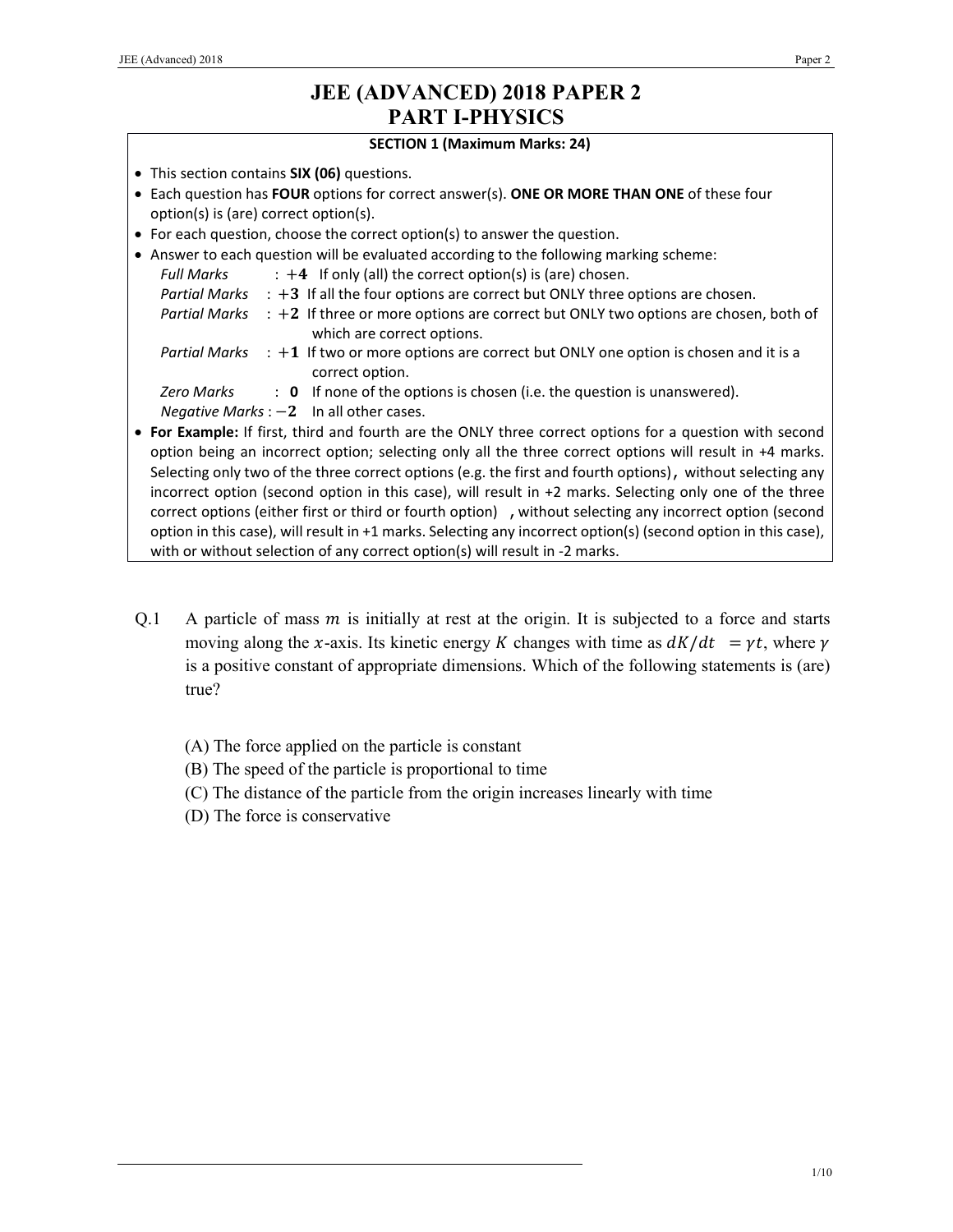- Q.2 Consider a thin square plate floating on a viscous liquid in a large tank. The height  $h$  of the liquid in the tank is much less than the width of the tank. The floating plate is pulled horizontally with a constant velocity  $u_0$ . Which of the following statements is (are) true?
	- (A) The resistive force of liquid on the plate is inversely proportional to  $h$
	- (B) The resistive force of liquid on the plate is independent of the area of the plate
	- (C) The tangential (shear) stress on the floor of the tank increases with  $u_0$
	- (D) The tangential (shear) stress on the plate varies linearly with the viscosity  $\eta$  of the liquid
- Q.3 An infinitely long thin non-conducting wire is parallel to the z-axis and carries a uniform line charge density  $\lambda$ . It pierces a thin non-conducting spherical shell of radius R in such a way that the arc  $PQ$  subtends an angle 120 $^{\circ}$  at the centre O of the spherical shell, as shown in the figure. The permittivity of free space is  $\epsilon_0$ . Which of the following statements is (are) true?



- (A) The electric flux through the shell is  $\sqrt{3}R\lambda/\epsilon_0$
- (B) The z-component of the electric field is zero at all the points on the surface of the shell
- (C) The electric flux through the shell is  $\sqrt{2}R\lambda/\epsilon_0$
- (D) The electric field is normal to the surface of the shell at all points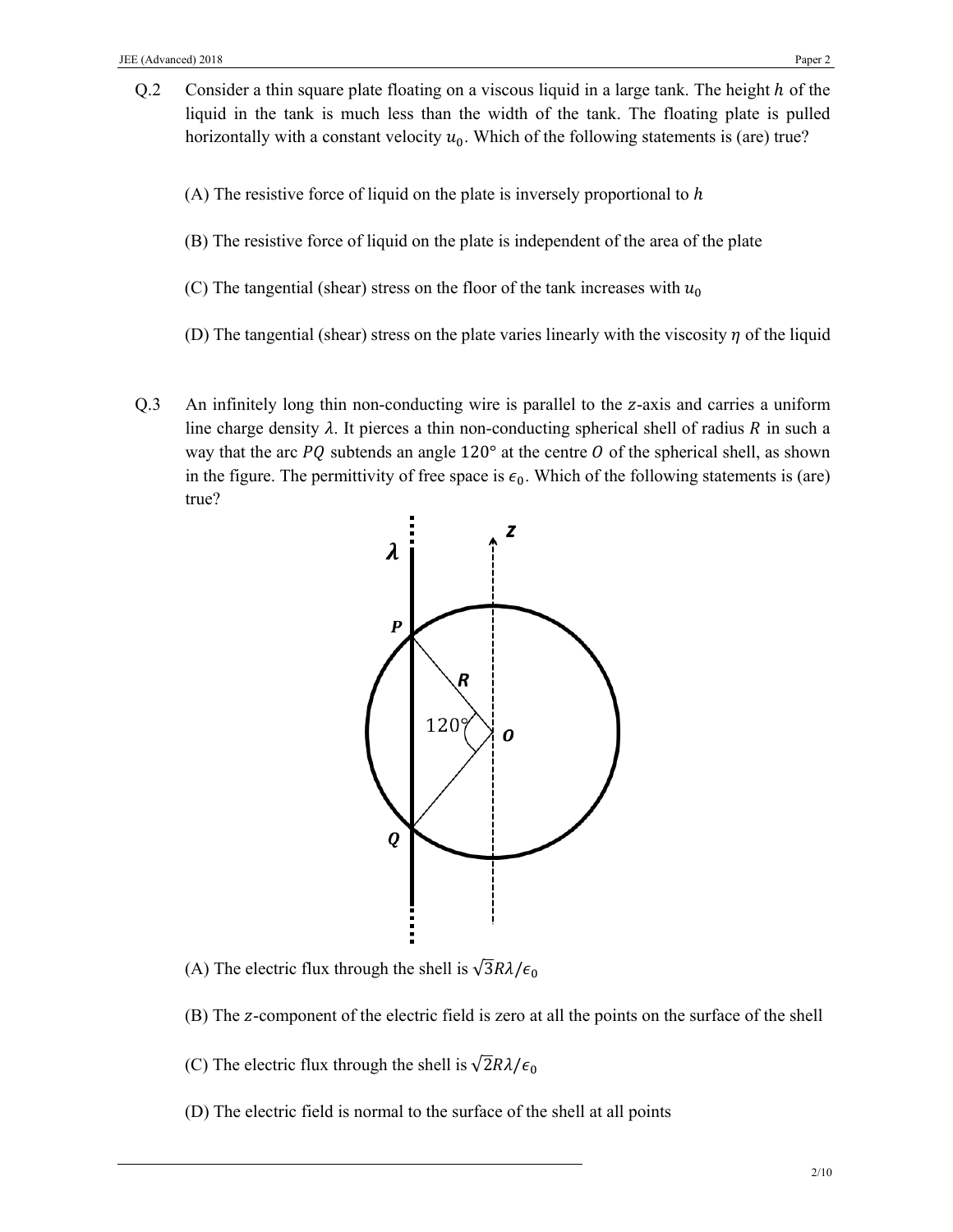Q.4 A wire is bent in the shape of a right angled triangle and is placed in front of a concave mirror of focal length  $f$ , as shown in the figure. Which of the figures shown in the four options qualitatively represent(s) the shape of the image of the bent wire? (These figures are not to scale.)

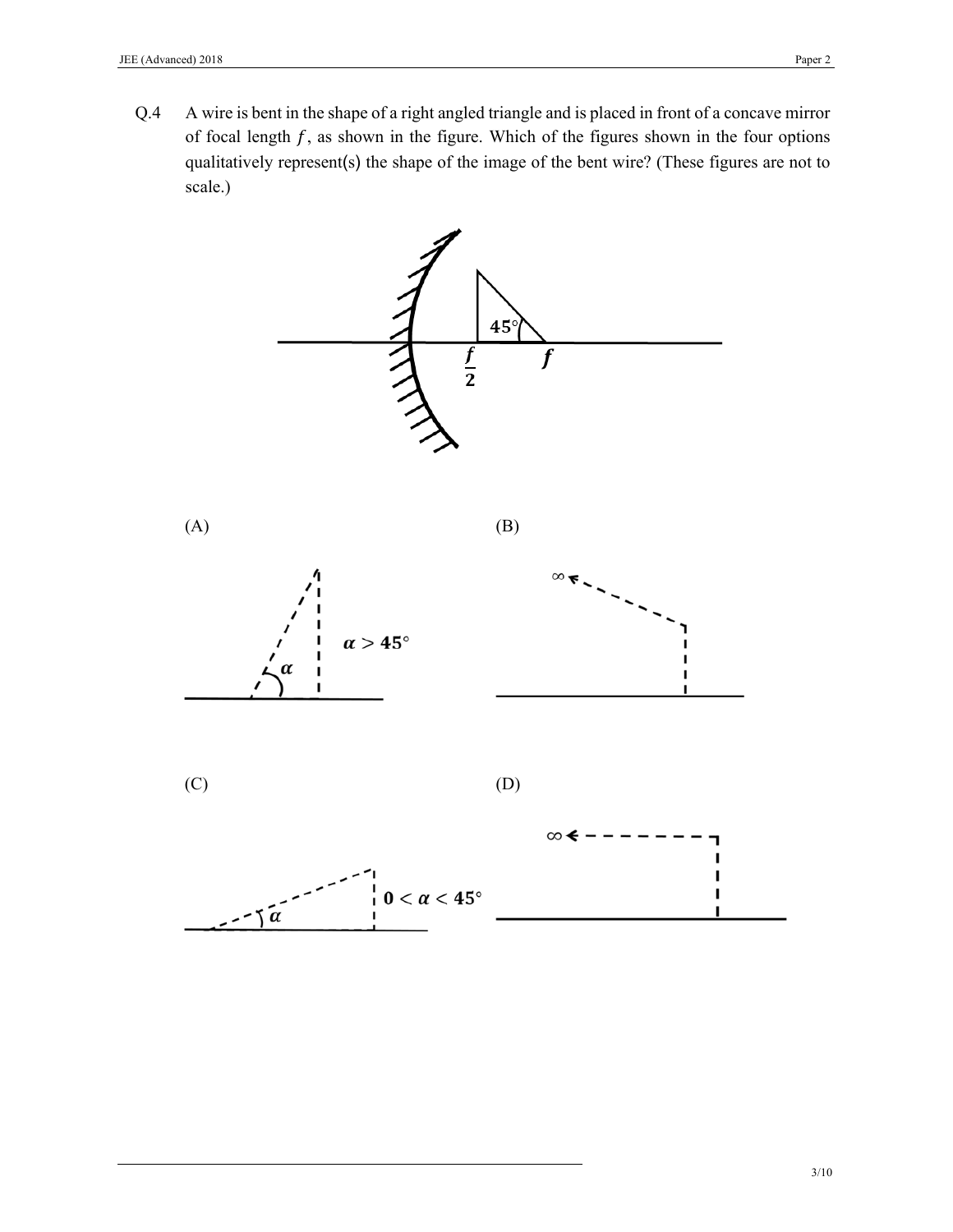Q.5 In a radioactive decay chain, <sup>232</sup>/<sub>90</sub>Th nucleus decays to <sup>212</sup><sub>82</sub>Pb nucleus. Let  $N_{\alpha}$  and  $N_{\beta}$  be the number of  $\alpha$  and  $\beta^-$  particles, respectively, emitted in this decay process. Which of the following statements is (are) true?

(A)  $N_{\alpha} = 5$  (B)  $N_{\alpha} = 6$  (C)  $N_{\beta} = 2$  (D)  $N_{\beta} = 4$ 

- Q.6 In an experiment to measure the speed of sound by a resonating air column, a tuning fork of frequency  $500\ Hz$  is used. The length of the air column is varied by changing the level of water in the resonance tube. Two successive resonances are heard at air columns of length 50.7 cm and 83.9 cm. Which of the following statements is (are) true?
	- (A) The speed of sound determined from this experiment is 332  $m s^{-1}$
	- (B) The end correction in this experiment is  $0.9 \, \text{cm}$
	- (C) The wavelength of the sound wave is  $66.4$   $cm$
	- (D) The resonance at 50.7  $cm$  corresponds to the fundamental harmonic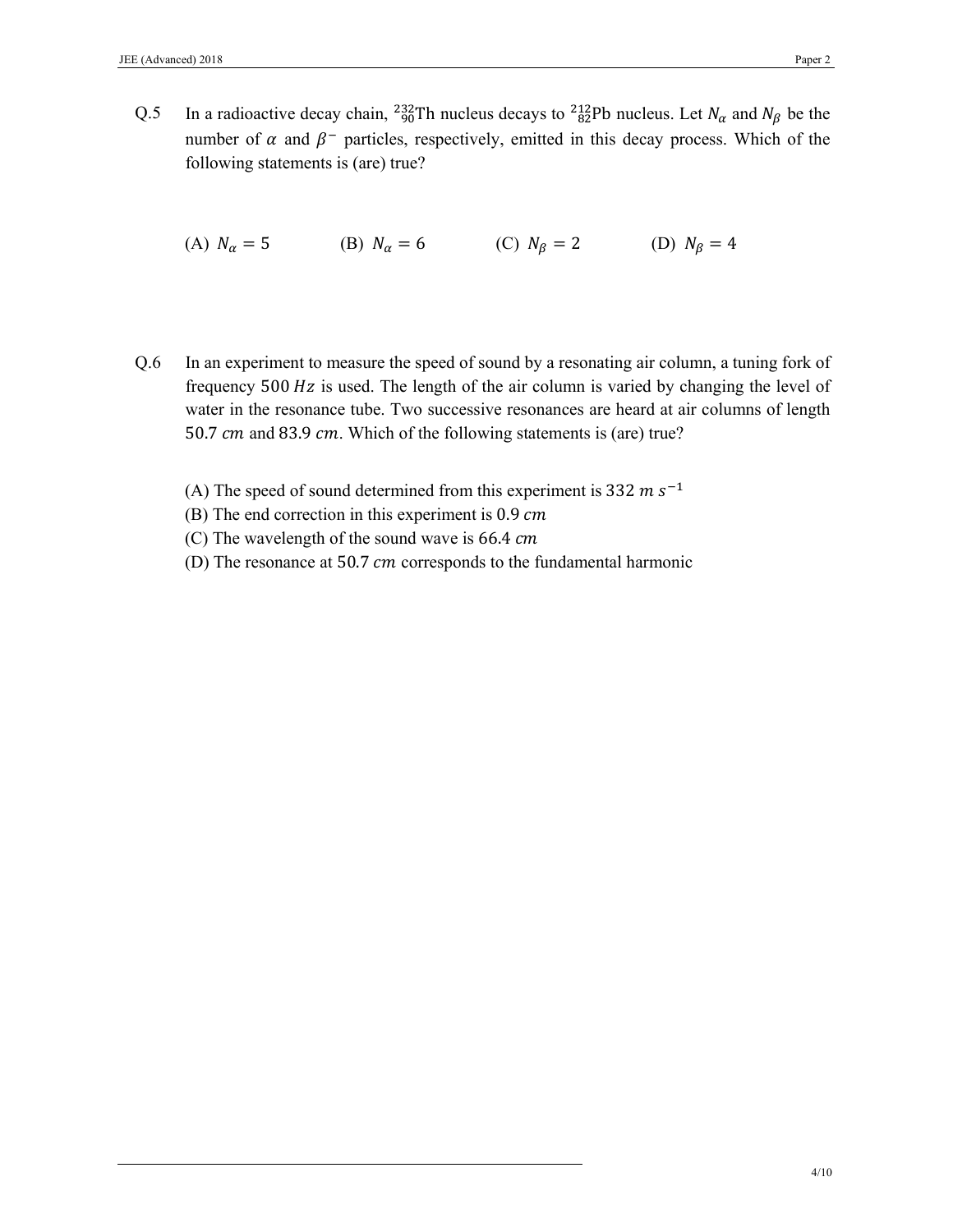## **SECTION 2 (Maximum Marks: 24)**

- This section contains **EIGHT (08)** questions. The answer to each question is a **NUMERICAL VALUE.**
- For each question, enter the correct numerical value (in decimal notation, truncated/rounded‐off to the **second decimal place**; e.g. 6.25, 7.00, ‐0.33, ‐.30, 30.27, ‐127.30) using the mouse and the on‐ screen virtual numeric keypad in the place designated to enter the answer.
- Answer to each question will be evaluated according to the following marking scheme:
	- *Full Marks* : +3 If ONLY the correct numerical value is entered as answer.

*Zero Marks*  : 0 In all other cases.

 $\mathcal{L}=\mathcal{L}$ 

- Q.7 A solid horizontal surface is covered with a thin layer of oil. A rectangular block of mass  $m = 0.4 \text{ kg}$  is at rest on this surface. An impulse of 1.0 N s is applied to the block at time  $t = 0$  so that it starts moving along the x-axis with a velocity  $v(t) = v_0 e^{-t/\tau}$ , where  $v_0$  is a constant and  $\tau = 4$  s. The displacement of the block, in *metres*, at  $t = \tau$  is Take  $e^{-1} = 0.37$ .
- Q.8 A ball is projected from the ground at an angle of 45° with the horizontal surface. It reaches a maximum height of 120  $m$  and returns to the ground. Upon hitting the ground for the first time, it loses half of its kinetic energy. Immediately after the bounce, the velocity of the ball makes an angle of 30° with the horizontal surface. The maximum height it reaches after the bounce, in *metres*, is
- Q.9 A particle, of mass  $10^{-3}$ kg and charge 1.0 C, is initially at rest. At time  $t = 0$ , the particle comes under the influence of an electric field  $\vec{E}(t) = E_0 \sin \omega t \hat{i}$ , where  $E_0 = 1.0 N C^{-1}$  and  $\omega = 10^3$  rad s<sup>-1</sup>. Consider the effect of only the electrical force on the particle. Then the maximum speed, in  $m s^{-1}$ , attained by the particle at subsequent times is
- Q.10 A moving coil galvanometer has 50 turns and each turn has an area  $2 \times 10^{-4}$  m<sup>2</sup>. The magnetic field produced by the magnet inside the galvanometer is  $0.02 \, \text{T}$ . The torsional constant of the suspension wire is  $10^{-4}$  N m  $rad^{-1}$ . When a current flows through the galvanometer, a full scale deflection occurs if the coil rotates by  $0.2$  rad. The resistance of the coil of the galvanometer is  $50 \Omega$ . This galvanometer is to be converted into an ammeter capable of measuring current in the range  $0 - 1.0$  A. For this purpose, a shunt resistance is to be added in parallel to the galvanometer. The value of this shunt resistance, in *ohms*, is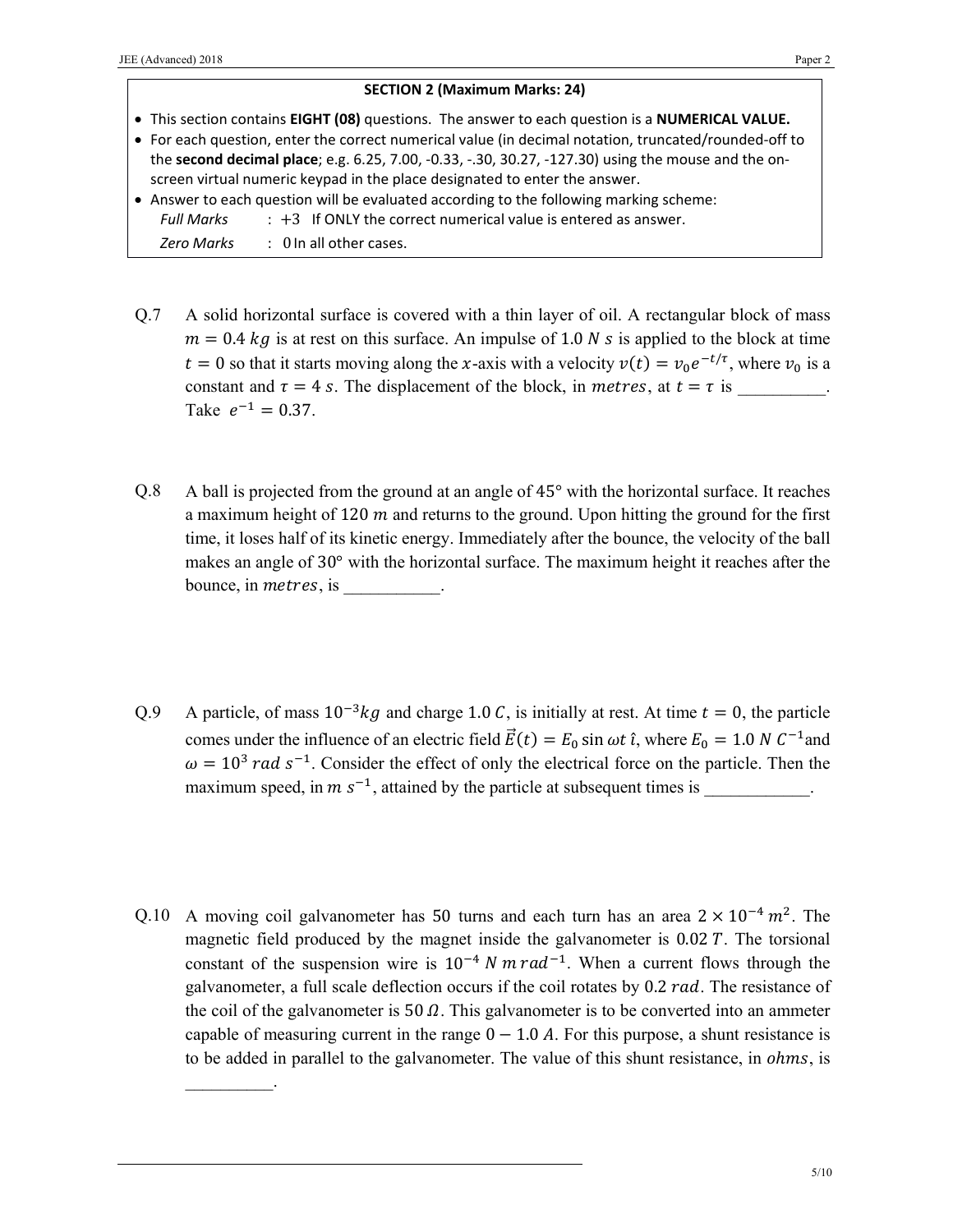- Q.11 A steel wire of diameter 0.5 mm and Young's modulus  $2 \times 10^{11} N m^{-2}$  carries a load of mass  $M$ . The length of the wire with the load is 1.0  $m$ . A vernier scale with 10 divisions is attached to the end of this wire. Next to the steel wire is a reference wire to which a main scale, of least count 1.0  $mm$ , is attached. The 10 divisions of the vernier scale correspond to 9 divisions of the main scale. Initially, the zero of vernier scale coincides with the zero of main scale. If the load on the steel wire is increased by 1.2  $kg$ , the vernier scale division which coincides with a main scale division is  $\therefore$  Take  $q = 10 \text{ m s}^{-2}$  and  $\pi = 3.2$ .
- Q.12 One mole of a monatomic ideal gas undergoes an adiabatic expansion in which its volume becomes eight times its initial value. If the initial temperature of the gas is  $100\,\mathrm{K}$  and the universal gas constant  $R = 8.0$  *I* mol<sup>-1</sup>K<sup>-1</sup>, the decrease in its internal energy, in *Joule*, is\_\_\_\_\_\_\_\_\_\_.
- Q.13 In a photoelectric experiment a parallel beam of monochromatic light with power of 200  $W$ is incident on a perfectly absorbing cathode of work function 6.25  $eV$ . The frequency of light is just above the threshold frequency so that the photoelectrons are emitted with negligible kinetic energy. Assume that the photoelectron emission efficiency is 100%. A potential difference of  $500\,V$  is applied between the cathode and the anode. All the emitted electrons are incident normally on the anode and are absorbed. The anode experiences a force  $F = n \times 10^{-4} N$  due to the impact of the electrons. The value of *n* is Mass of the electron  $m_e = 9 \times 10^{-31} kg$  and 1.0  $eV = 1.6 \times 10^{-19} J$ .
- Q.14 Consider a hydrogen-like ionized atom with atomic number Z with a single electron. In the emission spectrum of this atom, the photon emitted in the  $n = 2$  to  $n = 1$  transition has energy 74.8 eV higher than the photon emitted in the  $n = 3$  to  $n = 2$  transition. The ionization energy of the hydrogen atom is  $13.6 \, \text{eV}$ . The value of  $Z$  is  $\cdot$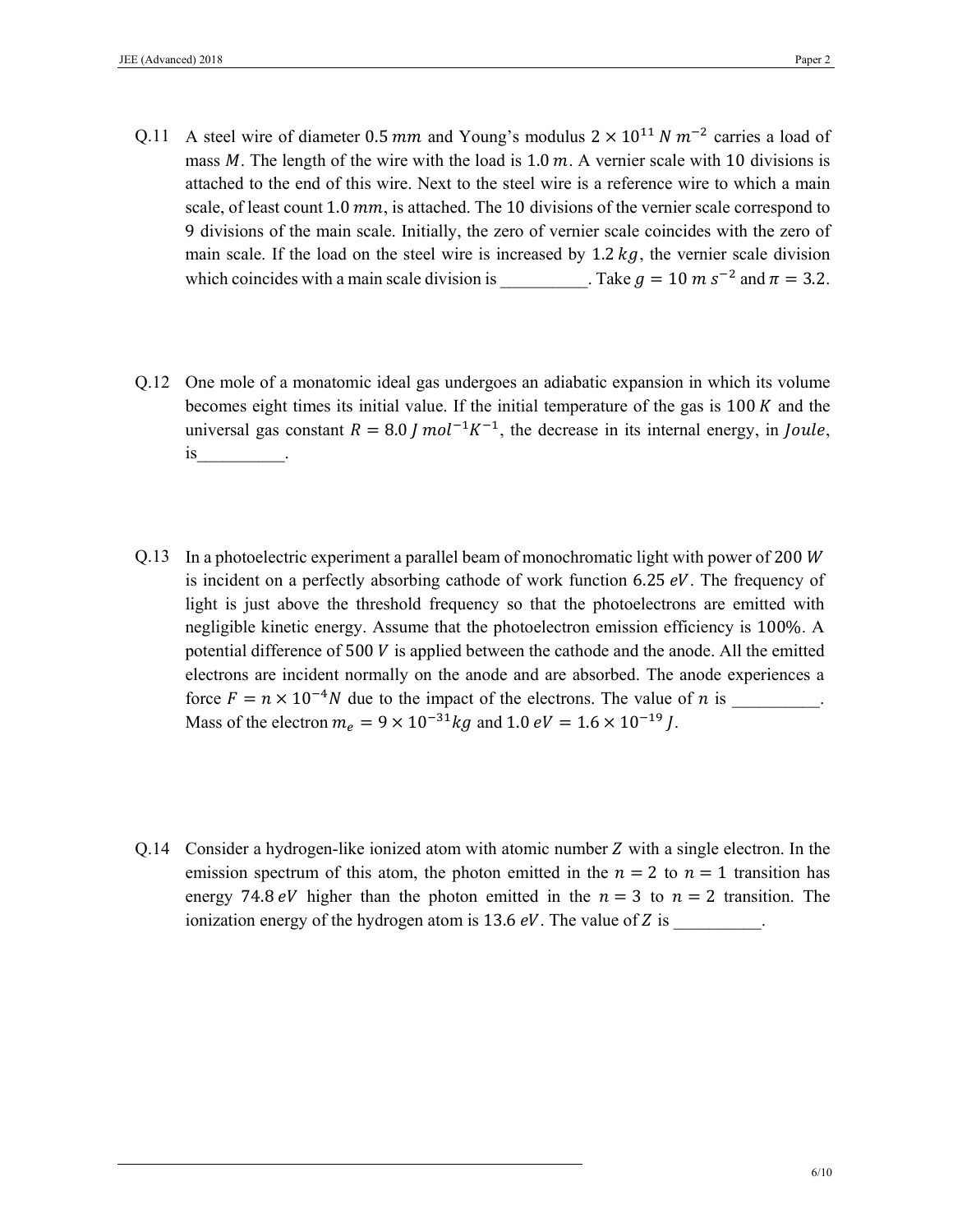|           | <b>SECTION 3 (Maximum Marks: 12)</b>                                                               |  |  |  |
|-----------|----------------------------------------------------------------------------------------------------|--|--|--|
|           | This section contains FOUR (04) questions.                                                         |  |  |  |
|           | Each question has TWO (02) matching lists: LIST-I and LIST-II.                                     |  |  |  |
| $\bullet$ | FOUR options are given representing matching of elements from LIST-I and LIST-II. ONLY ONE of      |  |  |  |
|           | these four options corresponds to a correct matching.                                              |  |  |  |
|           | For each question, choose the option corresponding to the correct matching.                        |  |  |  |
|           | For each question, marks will be awarded according to the following marking scheme:                |  |  |  |
|           | $\div$ +3 If ONLY the option corresponding to the correct matching is chosen.<br><b>Full Marks</b> |  |  |  |
|           | : Of none of the options is chosen (i.e. the question is unanswered).<br>Zero Marks                |  |  |  |
|           | Negative Marks $: -1$ In all other cases.                                                          |  |  |  |

Q.15 The electric field E is measured at a point  $P(0, 0, d)$  generated due to various charge distributions and the dependence of  $E$  on  $d$  is found to be different for different charge distributions. List-I contains different relations between *E* and *d*. List-II describes different electric charge distributions, along with their locations. Match the functions in List-I with the related charge distributions in List-II.

# **LIST–I**

Q.  $E \propto \frac{1}{d}$ 

**R.**  $E \propto \frac{1}{d^2}$ 

**S.**  $E \propto \frac{1}{d^3}$ 

**P.**  $E$  is independent of  $d$ 

|  | 1. A point charge $Q$ at the origin |  |
|--|-------------------------------------|--|

**2.** A small dipole with point charges  $Q$  at  $(0, 0, l)$  and  $-Q$  at  $(0, 0, -l)$ . Take  $2l \ll d$ 

 **LIST–II** 

- **3.** An infinite line charge coincident with the  $x$ -axis, with uniform linear charge density  $\lambda$
- **4.** Two infinite wires carrying uniform linear charge density parallel to the x- axis. The one along  $(y = 0, z = l)$ has a charge density  $+\lambda$  and the one along  $(y = 0, z = -l)$  has a charge density –  $\lambda$ . Take 2l  $\ll d$
- **5.** Infinite plane charge coincident with the  $xy$ -plane with uniform surface charge density
- (A)  $P \rightarrow 5$ ;  $Q \rightarrow 3, 4$ ;  $R \rightarrow 1$ ;  $S \rightarrow 2$
- (B)  $P \rightarrow 5$ ;  $Q \rightarrow 3$ ;  $R \rightarrow 1, 4$ ;  $S \rightarrow 2$
- (C)  $P \rightarrow 5$ ;  $Q \rightarrow 3$ ;  $R \rightarrow 1, 2$ ;  $S \rightarrow 4$ (D)  $P \rightarrow 4$ ;  $Q \rightarrow 2, 3$ ;  $R \rightarrow 1$ ;  $S \rightarrow 5$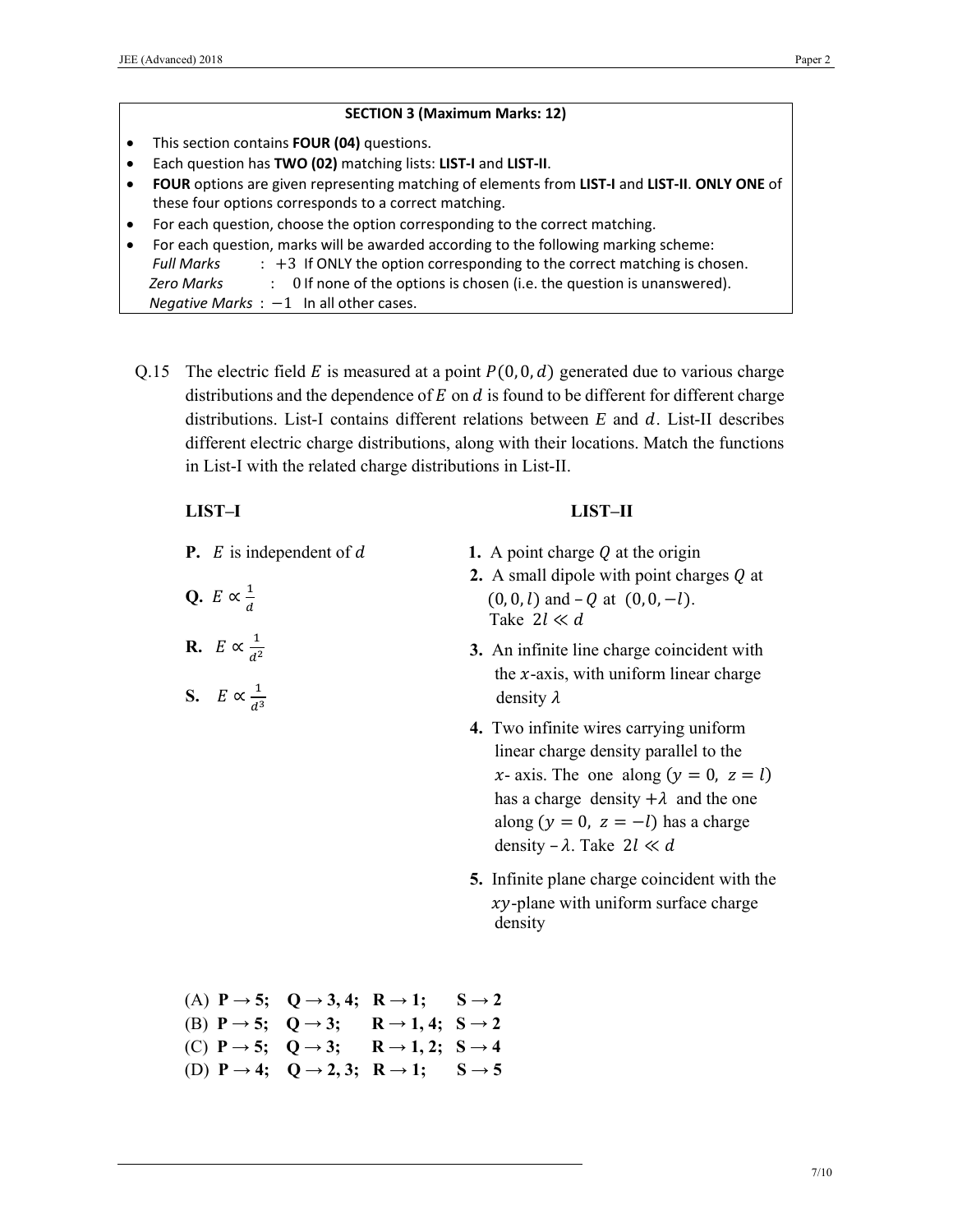Q.16 A planet of mass M, has two natural satellites with masses  $m_1$  and  $m_2$ . The radii of their circular orbits are  $R_1$  and  $R_2$  respectively. Ignore the gravitational force between the satellites. Define  $v_1, L_1, K_1$  and  $T_1$  to be, respectively, the orbital speed, angular momentum, kinetic energy and time period of revolution of satellite 1; and  $v_2$ ,  $L_2$ ,  $K_2$  and  $T_2$  to be the corresponding quantities of satellite 2. Given  $m_1/m_2 = 2$  and  $R_1/R_2 = 1/4$ , match the ratios in List-I to the numbers in List-II.

| LIST-I |                                 | LIST-II |               |  |
|--------|---------------------------------|---------|---------------|--|
| P.     | $\frac{v_1}{\sqrt{2}}$<br>$v_2$ | 1.      | $\frac{1}{8}$ |  |
| Q.     | $L_1$                           | 2.      | $\mathbf{1}$  |  |
|        | L <sub>2</sub>                  | 3.      | 2             |  |
| R.     | $\frac{K_1}{K_2}$               | 4.      | 8             |  |
| S.     | $T_1$<br>$\sim$                 |         |               |  |

(A)  $P \rightarrow 4$ ;  $Q \rightarrow 2$ ;  $R \rightarrow 1$ ;  $S \rightarrow 3$ (B)  $P \rightarrow 3$ ;  $Q \rightarrow 2$ ;  $R \rightarrow 4$ ;  $S \rightarrow 1$ (C)  $P \rightarrow 2$ ;  $Q \rightarrow 3$ ;  $R \rightarrow 1$ ;  $S \rightarrow 4$ (D)  $P \rightarrow 2$ ;  $Q \rightarrow 3$ ;  $R \rightarrow 4$ ;  $S \rightarrow 1$ 

 $T_{\rm 2}$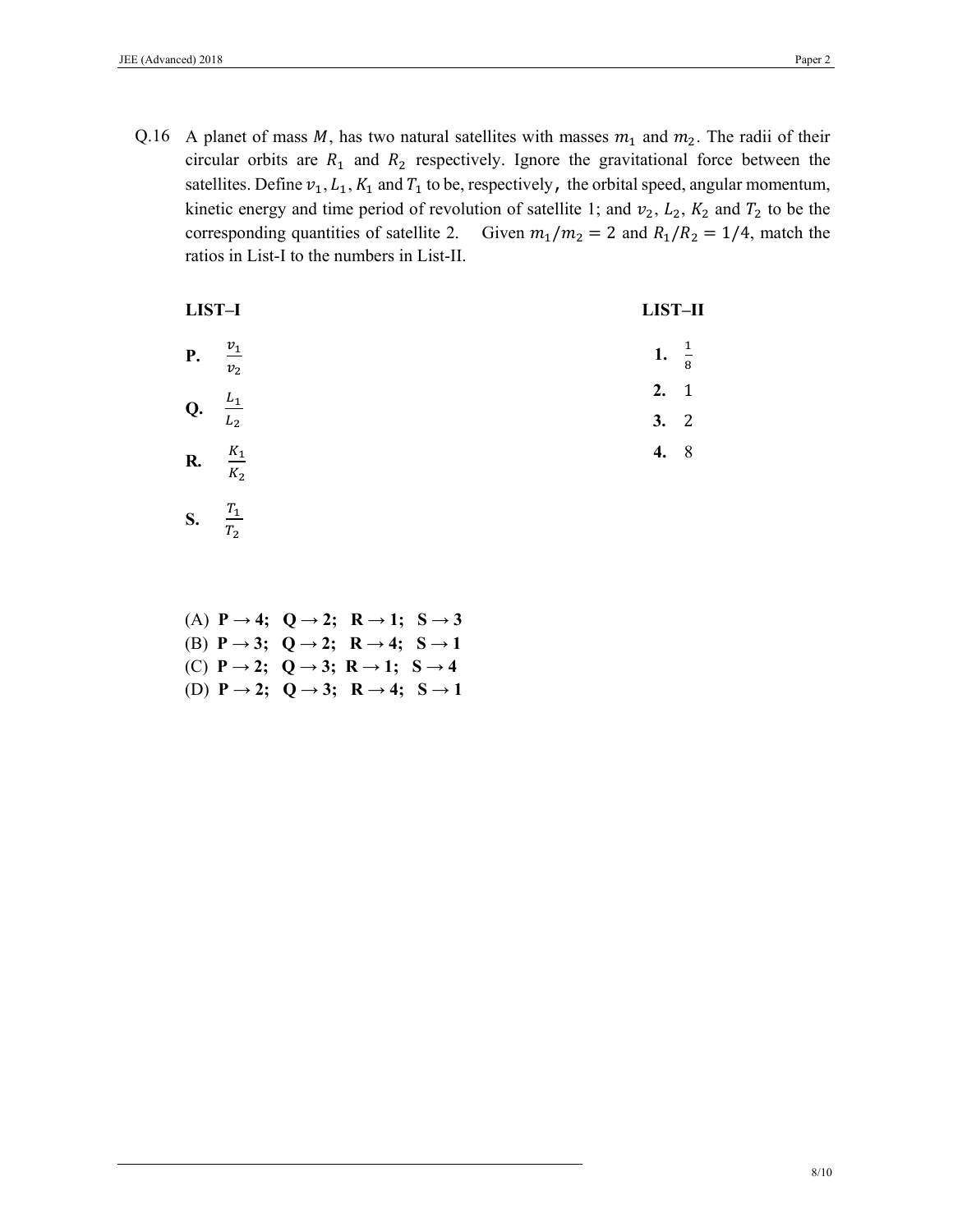Q.17 One mole of a monatomic ideal gas undergoes four thermodynamic processes as shown schematically in the PV-diagram below. Among these four processes, one is isobaric, one is isochoric, one is isothermal and one is adiabatic. Match the processes mentioned in List-1 with the corresponding statements in List-II.



# **LIST–I**

**LIST–II** 

- **P.** In process I
- **Q.** In process II
- **R.** In process III

**S.** In process IV

- **1.** Work done by the gas is zero
- **2.** Temperature of the gas remains unchanged
- **3. No** heat is exchanged between the gas and its surroundings
- **4.** Work done by the gas is  $6P_0V_0$
- (A)  $P \rightarrow 4$ ;  $Q \rightarrow 3$ ;  $R \rightarrow 1$ ;  $S \rightarrow 2$ (B)  $P \rightarrow 1$ ;  $Q \rightarrow 3$ ;  $R \rightarrow 2$ ;  $S \rightarrow 4$ (C)  $P \rightarrow 3$ ;  $Q \rightarrow 4$ ;  $R \rightarrow 1$ ;  $S \rightarrow 2$ (D)  $P \rightarrow 3$ ;  $Q \rightarrow 4$ ;  $R \rightarrow 2$ ;  $S \rightarrow 1$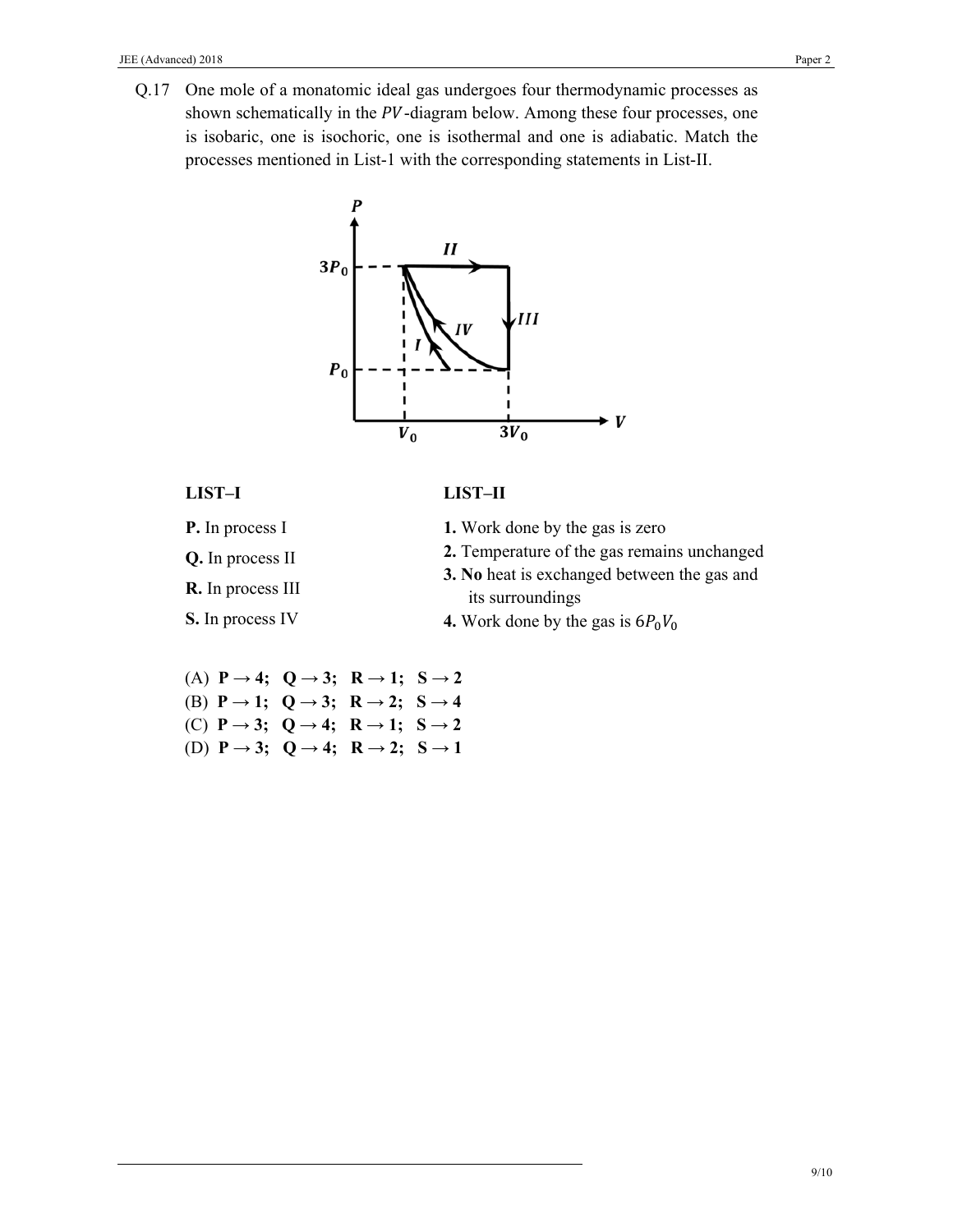Q.18 In the List-I below, four different paths of a particle are given as functions of time. In these functions,  $\alpha$  and  $\beta$  are positive constants of appropriate dimensions and  $\alpha \neq \beta$ . In each case, the force acting on the particle is either zero or conservative. In List-II, five physical quantities of the particle are mentioned:  $\vec{p}$  is the linear momentum,  $\vec{L}$  is the angular momentum about the origin,  $K$  is the kinetic energy,  $U$  is the potential energy and  $E$  is the total energy. Match each path in List-I with those quantities in List-II, which are **conserved for that path**.

| LIST-I                                                                              | LIST-II      |
|-------------------------------------------------------------------------------------|--------------|
| <b>P.</b> $\vec{r}(t) = \alpha t \hat{i} + \beta t \hat{j}$                         | 1. $\vec{p}$ |
| <b>Q.</b> $\vec{r}(t) = \alpha \cos \omega t \hat{i} + \beta \sin \omega t \hat{j}$ | $2. \vec{L}$ |
| <b>R.</b> $\vec{r}(t) = \alpha (\cos \omega t \hat{i} + \sin \omega t \hat{j})$     | 3. K         |
| <b>S.</b> $\vec{r}(t) = \alpha t \hat{i} + \frac{\beta}{2} t^2 \hat{j}$             | 4. $U$       |
|                                                                                     | 5. $E$       |

| (A) $P \rightarrow 1, 2, 3, 4, 5; Q \rightarrow 2, 5; R \rightarrow 2, 3, 4, 5; S \rightarrow 5$    |                                                                        |  |
|-----------------------------------------------------------------------------------------------------|------------------------------------------------------------------------|--|
| (B) $P \rightarrow 1, 2, 3, 4, 5; Q \rightarrow 3, 5; R \rightarrow 2, 3, 4, 5; S \rightarrow 2, 5$ |                                                                        |  |
| (C) $P \rightarrow 2, 3, 4;$ $Q \rightarrow 5;$ $R \rightarrow 1, 2, 4;$ $S \rightarrow 2, 5$       |                                                                        |  |
| (D) $P \rightarrow 1, 2, 3, 5;$                                                                     | $Q \rightarrow 2, 5;$ R $\rightarrow 2, 3, 4, 5;$ S $\rightarrow 2, 5$ |  |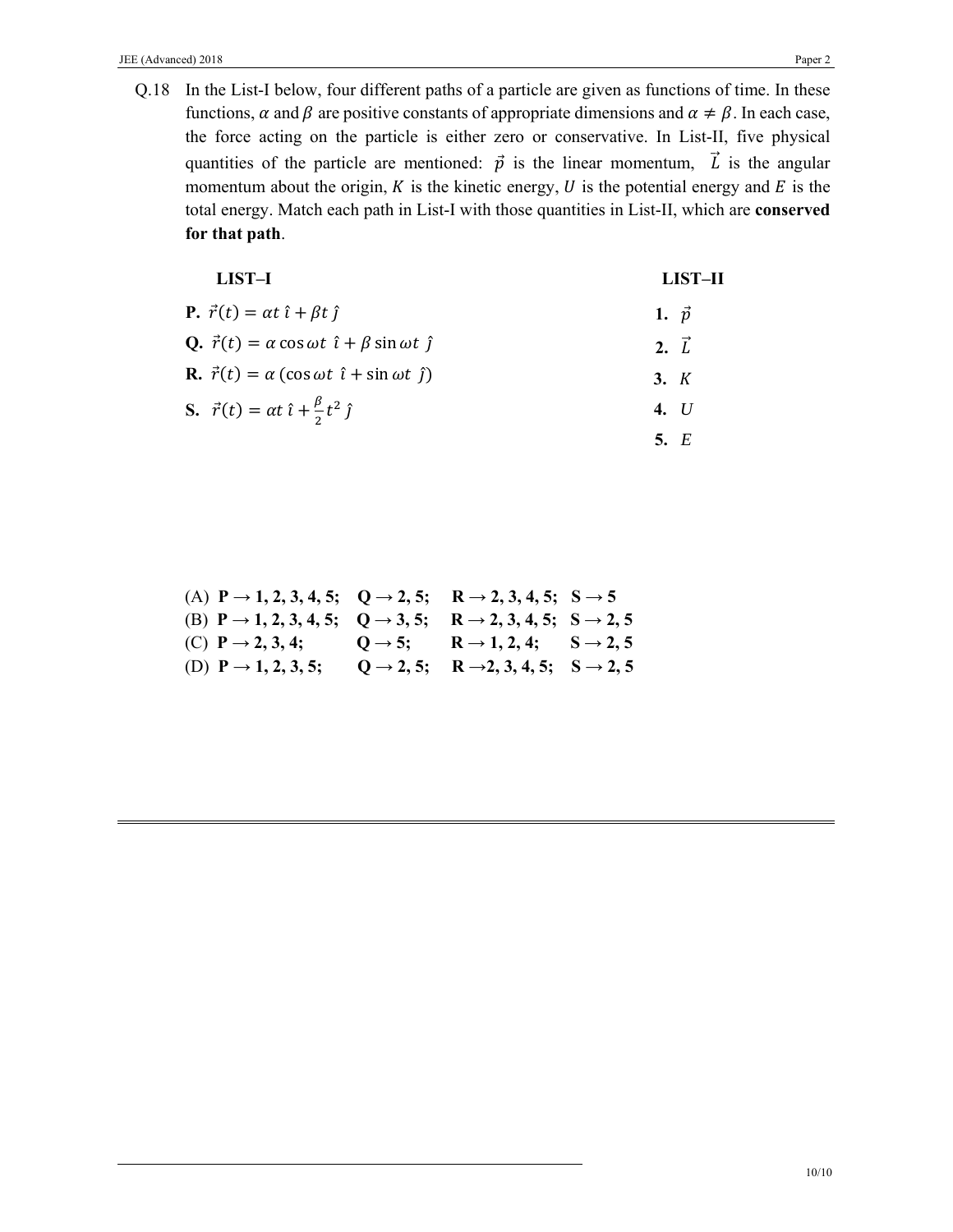# **JEE (ADVANCED) 2018 PAPER 2 PART II-CHEMISTRY**

### **SECTION 1 (Maximum Marks: 24)**

- This section contains **SIX (06)** questions.
- Each question has **FOUR** options for correct answer(s). **ONE OR MORE THAN ONE** of these four option(s) is (are) correct option(s).
- For each question, choose the correct option(s) to answer the question.

|               | • Answer to each question will be evaluated according to the following marking scheme:                                                                                                                                                                                                                                           |
|---------------|----------------------------------------------------------------------------------------------------------------------------------------------------------------------------------------------------------------------------------------------------------------------------------------------------------------------------------|
| Full Marks    | $\div$ +4 If only (all) the correct option(s) is (are) chosen.                                                                                                                                                                                                                                                                   |
|               | Partial Marks $\div$ +3 If all the four options are correct but ONLY three options are chosen.                                                                                                                                                                                                                                   |
| Partial Marks | $\div$ +2 If three or more options are correct but ONLY two options are chosen, both of<br>which are correct options.                                                                                                                                                                                                            |
|               | Partial Marks $\div$ +1 If two or more options are correct but ONLY one option is chosen and it is a<br>correct option.                                                                                                                                                                                                          |
| Zero Marks    | : 0 If none of the options is chosen (i.e. the question is unanswered).                                                                                                                                                                                                                                                          |
|               | Negative Marks : $-2$ In all other cases.                                                                                                                                                                                                                                                                                        |
|               | • For Example: If first, third and fourth are the ONLY three correct options for a question with second<br>option being an incorrect option; selecting only all the three correct options will result in +4 marks.<br>Selecting only two of the three correct options (e.g. the first and fourth options), without selecting any |

- Selecting only two of the three correct options (e.g. the first and fourth options), without selecting any incorrect option (second option in this case), will result in +2 marks. Selecting only one of the three correct options (either first or third or fourth option) , without selecting any incorrect option (second option in this case), will result in +1 marks. Selecting any incorrect option(s) (second option in this case), with or without selection of any correct option(s) will result in -2 marks.
- Q.1 The correct option(s) regarding the complex  $[Co(en)(NH_3)_3(H_2O)]^{3+}$  $(en = H<sub>2</sub>NCH<sub>2</sub>CH<sub>2</sub>NH<sub>2</sub>)$  is (are)
	- (A) It has two geometrical isomers
	- (B) It will have three geometrical isomers if bidentate 'en' is replaced by two cyanide ligands
	- (C) It is paramagnetic
	- (D) It absorbs light at longer wavelength as compared to  $[Co(en)(NH<sub>3</sub>)<sub>4</sub>]^{3+}$
- Q.2 The correct option(s) to distinguish nitrate salts of  $Mn^{2+}$  and  $Cu^{2+}$  taken separately is (are)
	- (A)  $Mn^{2+}$  shows the characteristic green colour in the flame test
	- (B) Only  $Cu^{2+}$  shows the formation of precipitate by passing H<sub>2</sub>S in acidic medium
	- (C) Only  $Mn^{2+}$  shows the formation of precipitate by passing H<sub>2</sub>S in faintly basic medium
	- (D)  $Cu^{2+}/Cu$  has higher reduction potential than  $Mn^{2+}/Mn$  (measured under similar conditions)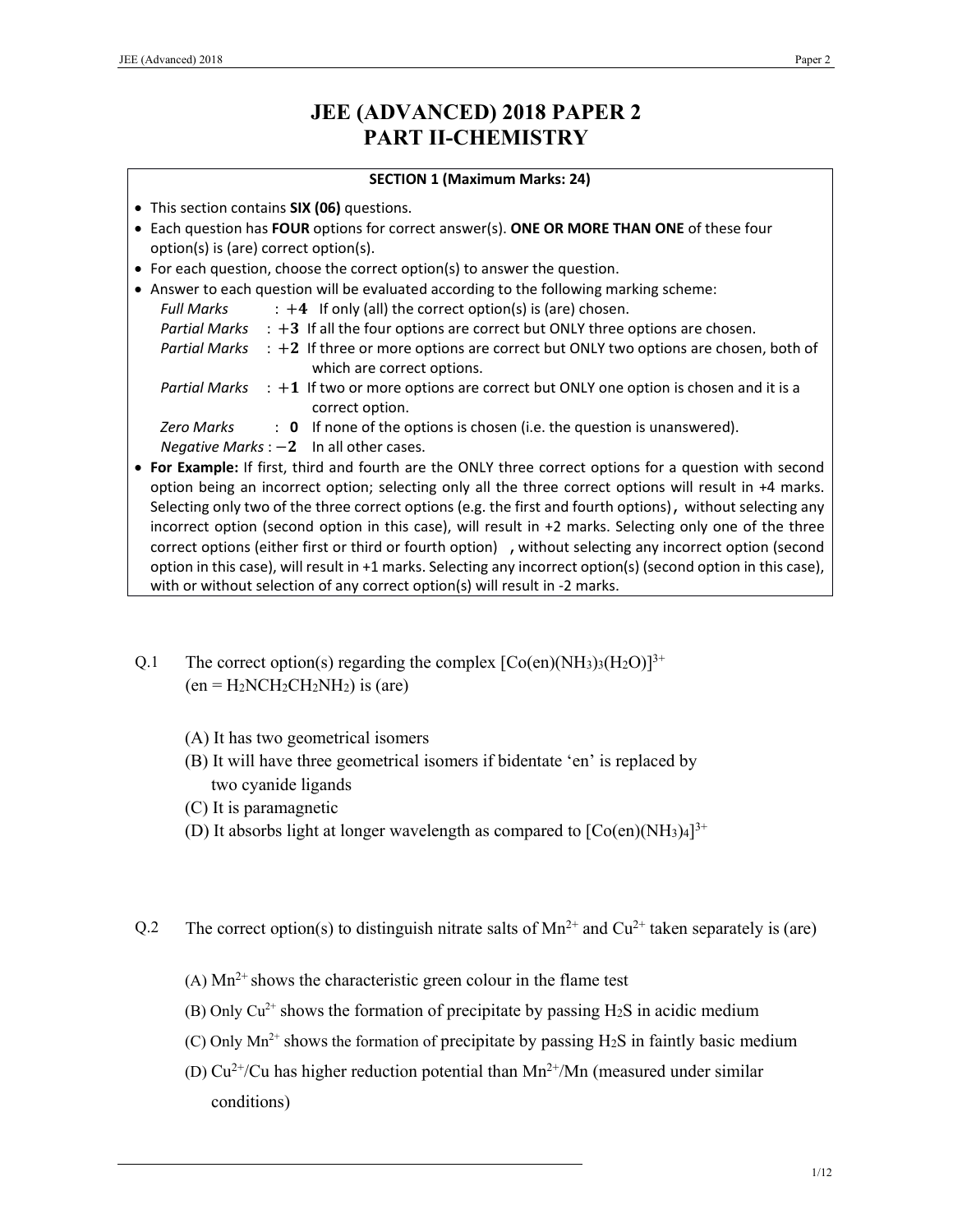Q.3 Aniline reacts with mixed acid (conc. HNO3 and conc. H2SO4) at 288 K to give **P** (51 %), **Q** (47%) and **R** (2%). The major product(s) of the following reaction sequence is (are)

|   | 1) $Ac_2O$ , pyridine<br>2) $Br2$ , CH <sub>3</sub> CO <sub>2</sub> H         | 1) Sn/HCl<br>2) $Br2/H2O$ (excess)                   |                  |
|---|-------------------------------------------------------------------------------|------------------------------------------------------|------------------|
| R | s<br>3) $H_3O^+$<br>4) NaNO <sub>2</sub> , HCI/ 273-278K<br>5) EtOH, $\Delta$ | 3) NaNO <sub>2</sub> , HCI/ 273-278K<br>4) $H_3PO_2$ | major product(s) |

(B)

(D)





(C)





Βr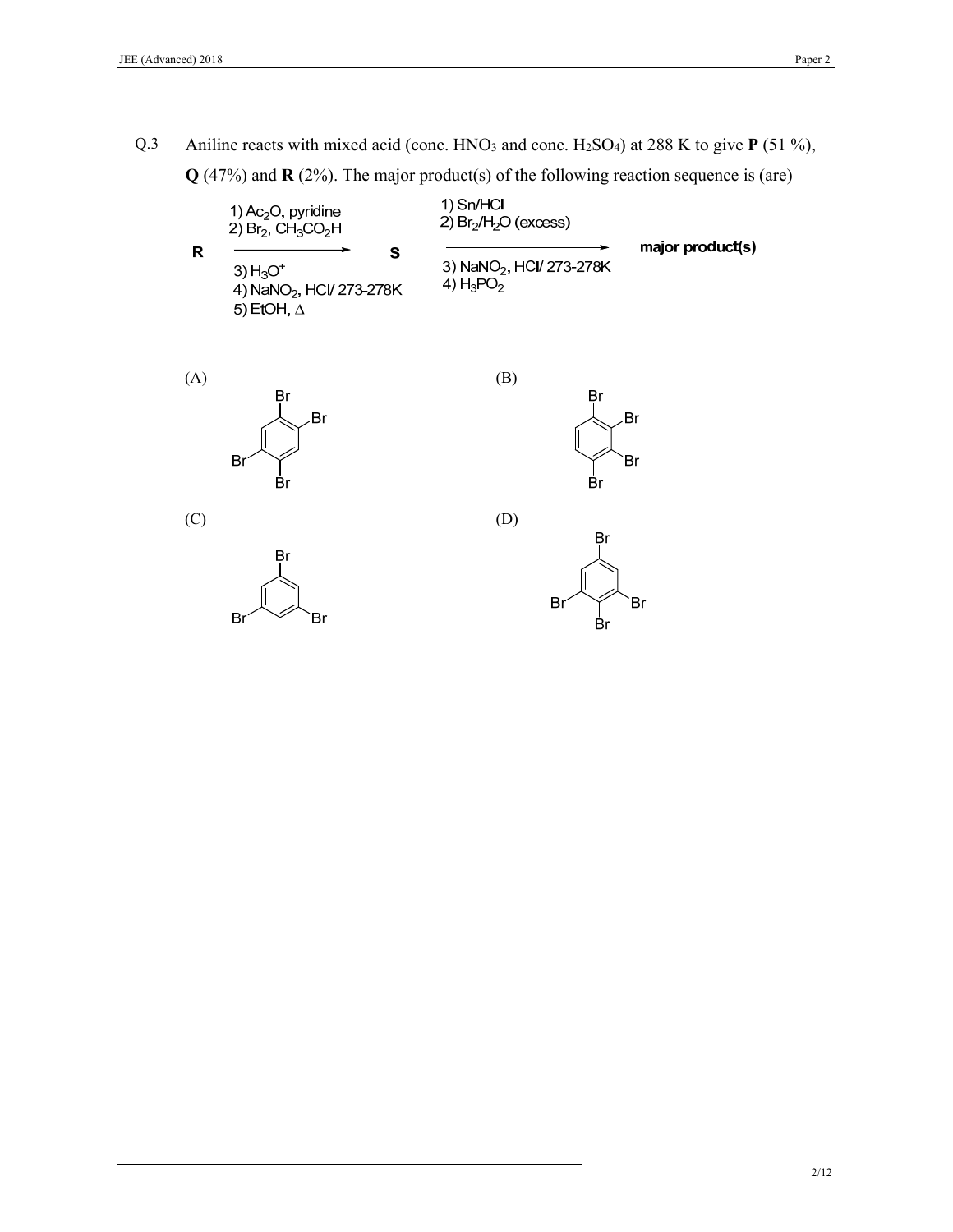Q.4 The Fischer presentation of D-glucose is given below.



D-glucose

The correct structure(s) of  $\beta$ -L-glucopyranose is (are)



(C)



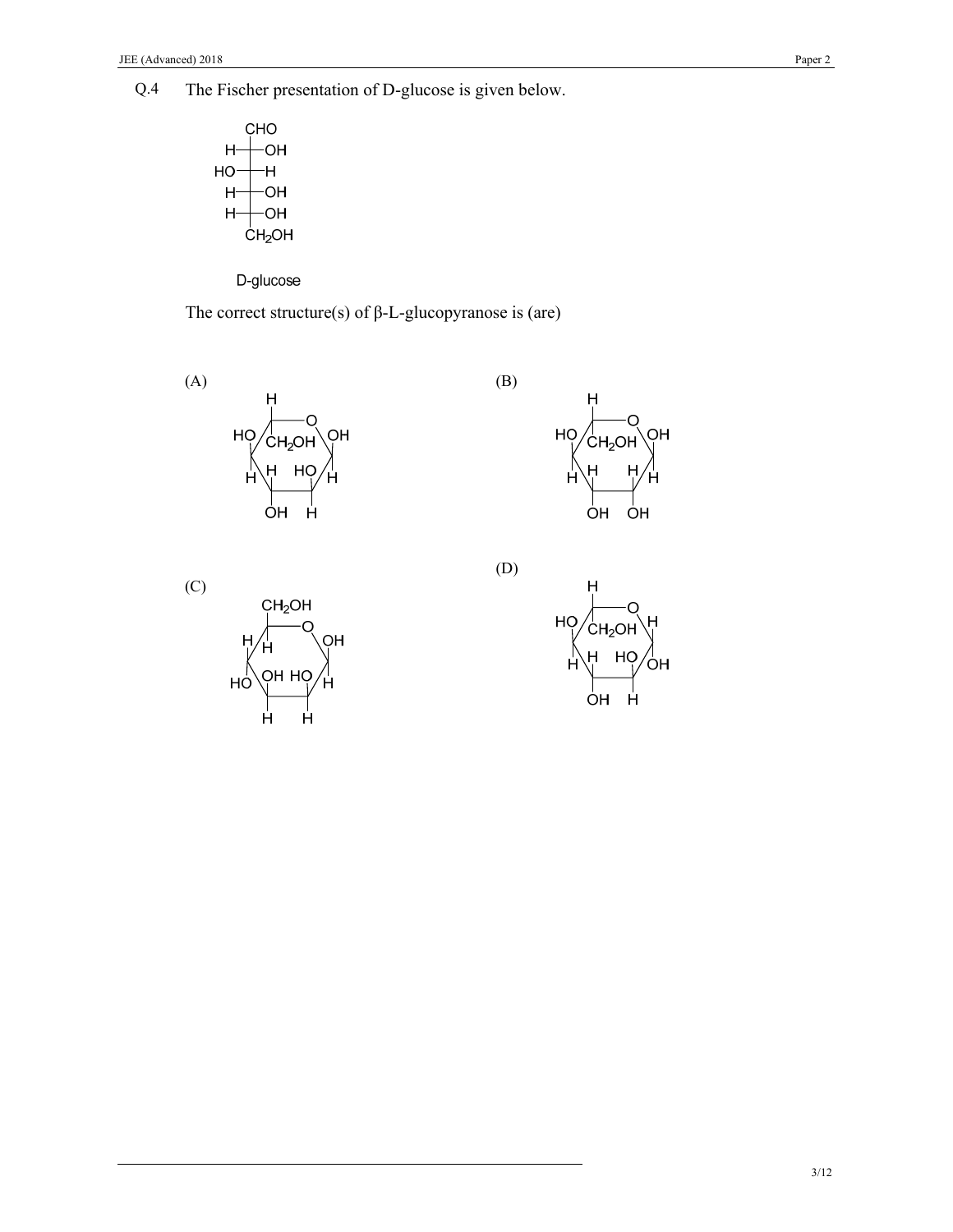Q.5 For a first order reaction  $A(g) \rightarrow 2B(g) + C(g)$  at constant volume and 300 K, the total pressure at the beginning ( $t = 0$ ) and at time t are  $P_0$  and  $P_t$ , respectively. Initially, only A is present with concentration  $[A]_0$ , and  $t_{1/3}$  is the time required for the partial pressure of A to reach  $1/3^{rd}$  of its initial value. The correct option(s) is (are) (Assume that all these gases behave as ideal gases)

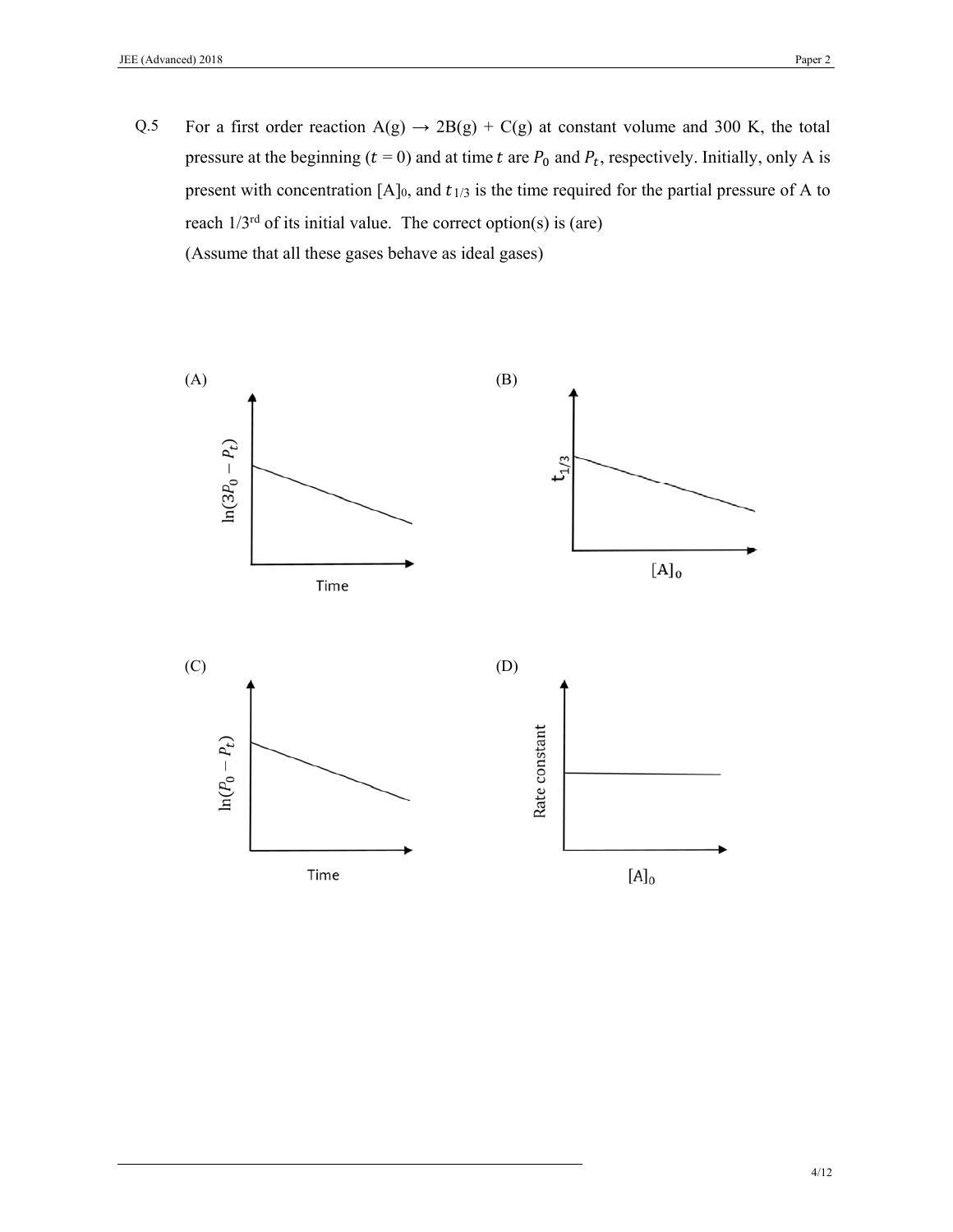Q.6 For a reaction,  $A \rightleftharpoons P$ , the plots of [A] and [P] with time at temperatures  $T_1$  and  $T_2$  are given below.



If  $T_2 > T_1$ , the correct statement(s) is (are)

(Assume  $\Delta H^{\theta}$  and  $\Delta S^{\theta}$  are independent of temperature and ratio of ln*K* at  $T_1$  to ln*K* at  $T_2$  is greater than  $\binom{T_2}{T_1}$ . Here *H*, *S*, *G* and *K* are enthalpy, entropy, Gibbs energy and equilibrium constant, respectively.)

(A)  $\Delta H^{\theta} < 0$ ,  $\Delta S^{\theta} < 0$ (B)  $\Delta G^{\Theta} < 0$ ,  $\Delta H^{\Theta} > 0$ (C)  $\Delta G^{\Theta}$  < 0,  $\Delta S^{\Theta}$  < 0 (D)  $\Delta G^{\Theta}$  < 0,  $\Delta S^{\Theta}$  > 0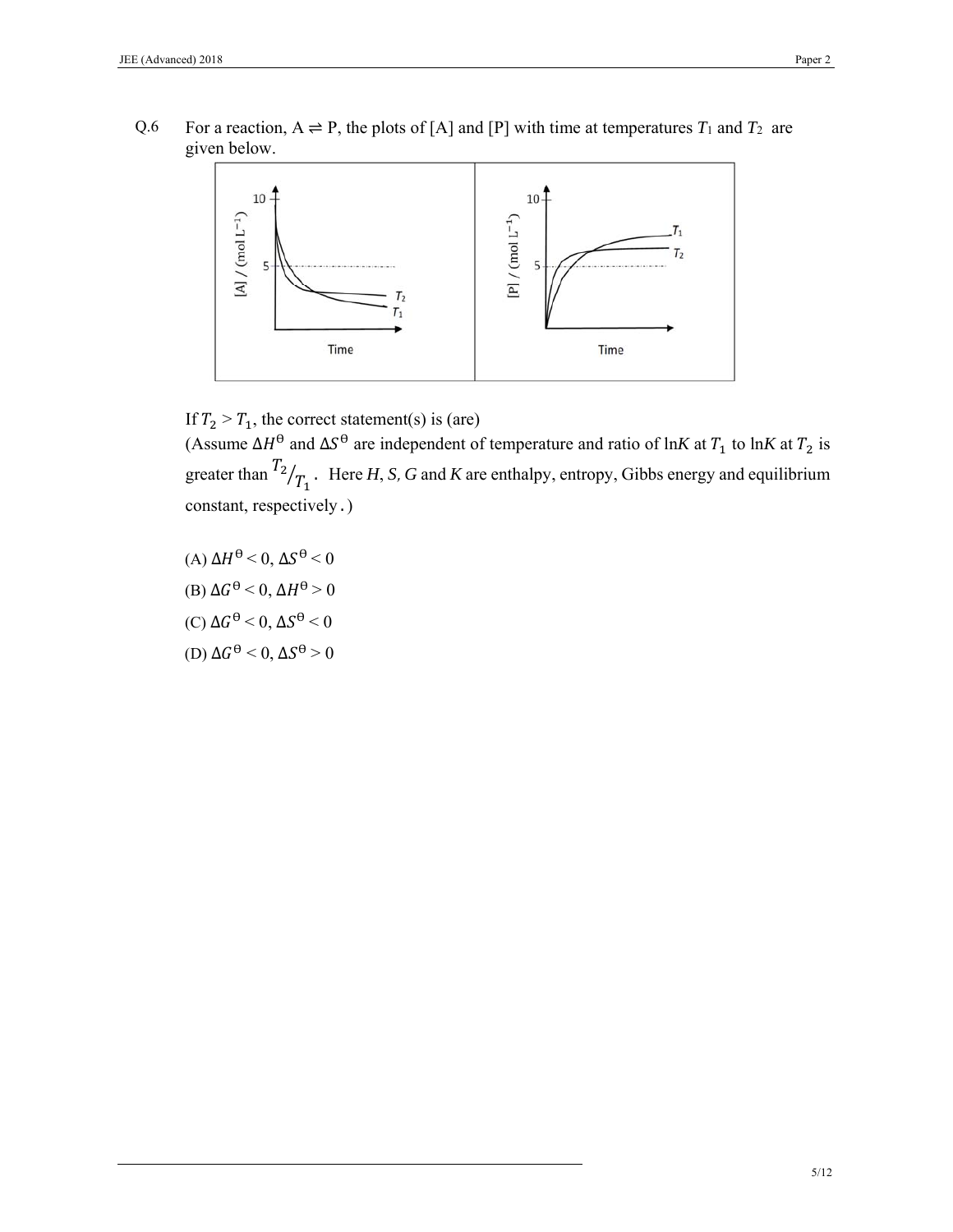### **SECTION 2 (Maximum Marks: 24)**

- This section contains **EIGHT (08)** questions. The answer to each question is a **NUMERICAL VALUE.**
- For each question, enter the correct numerical value (in decimal notation, truncated/rounded‐off to the **second decimal place**; e.g. 6.25, 7.00, ‐0.33, ‐.30, 30.27, ‐127.30) using the mouse and the on‐ screen virtual numeric keypad in the place designated to enter the answer.
- Answer to each question will be evaluated according to the following marking scheme: *Full Marks* : +3 If ONLY the correct numerical value is entered as answer.
	- *Zero Marks*  : 0 In all other cases.
- Q.7 The total number of compounds having at least one bridging oxo group among the molecules given below is  $\qquad$ .

N<sub>2</sub>O<sub>3</sub>, N<sub>2</sub>O<sub>5</sub>, P<sub>4</sub>O<sub>6</sub>, P<sub>4</sub>O<sub>7</sub>, H<sub>4</sub>P<sub>2</sub>O<sub>5</sub>, H<sub>5</sub>P<sub>3</sub>O<sub>10</sub>, H<sub>2</sub>S<sub>2</sub>O<sub>3</sub>, H<sub>2</sub>S<sub>2</sub>O<sub>5</sub>

Q.8 Galena (an ore) is partially oxidized by passing air through it at high temperature. After some time, the passage of air is stopped, but the heating is continued in a closed furnace such that the contents undergo self-reduction. The weight (in kg) of Pb produced per kg of  $O<sub>2</sub>$ consumed is  $\qquad$ .

(Atomic weights in g mol<sup>-1</sup>:  $O = 16$ ,  $S = 32$ ,  $Pb = 207$ )

Q.9 To measure the quantity of MnCl2 dissolved in an aqueous solution, it was completely converted to KMnO4 using the reaction,  $MnCl_2 + K_2S_2O_8 + H_2O \rightarrow KMnO_4 + H_2SO_4 + HCl$  (equation not balanced). Few drops of concentrated HCl were added to this solution and gently warmed. Further, oxalic acid (225 mg) was added in portions till the colour of the permanganate ion disappeared. The quantity of  $MnCl<sub>2</sub>$  (in mg) present in the initial solution is  $\qquad$ . (Atomic weights in g mol<sup>-1</sup>: Mn = 55, Cl = 35.5)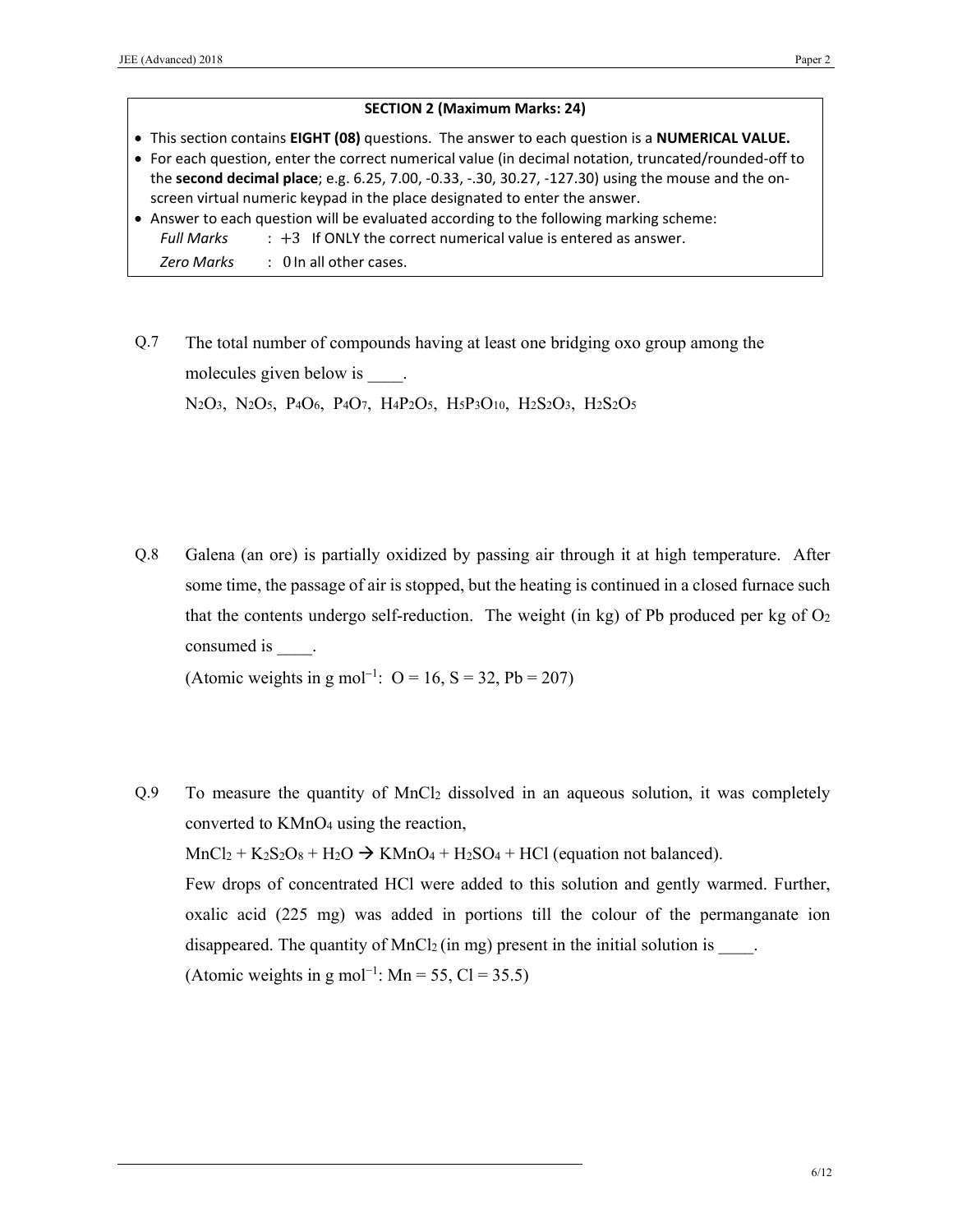Q.10 For the given compound  $X$ , the total number of optically active stereoisomers is  $\_\_$ .



Q.11 In the following reaction sequence, the amount of **D** (in g) formed from 10 moles of acetophenone is \_\_\_\_\_.

(Atomic weights in g mol<sup>-1</sup>: H = 1, C = 12, N = 14, O = 16, Br = 80. The yield (%) corresponding to the product in each step is given in the parenthesis)

| NaOBr    | $A$      | $NH_3$ , $\Delta$ | $Br_2/KOH$ | $Br_2$ (3 equity) |           |
|----------|----------|-------------------|------------|-------------------|-----------|
| $H_3O^+$ | $(60\%)$ | $(50\%)$          | $(50\%)$   | $(60\%)$          | $(100\%)$ |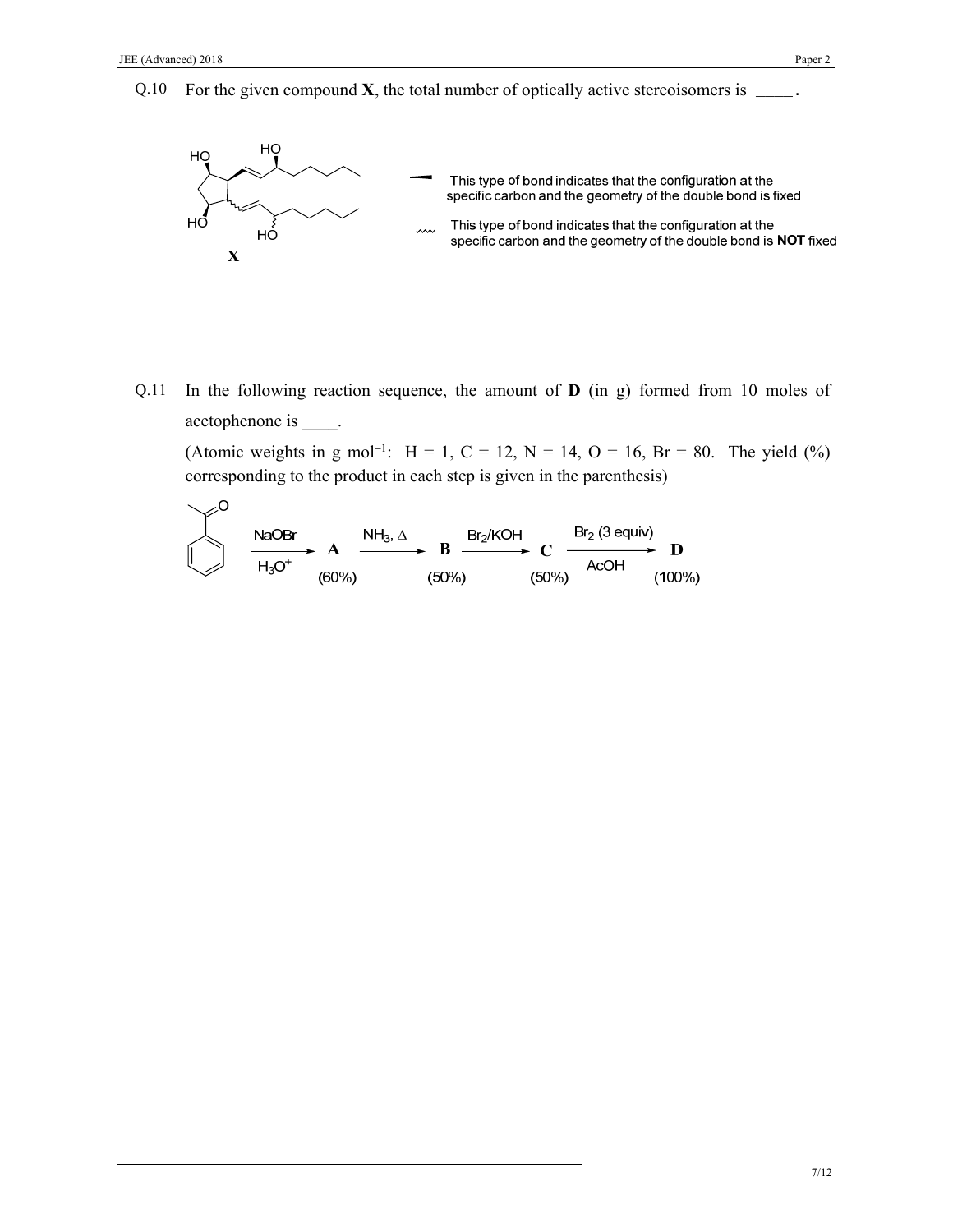Q.12 The surface of copper gets tarnished by the formation of copper oxide. N<sub>2</sub> gas was passed to prevent the oxide formation during heating of copper at  $1250$  K. However, the N<sub>2</sub> gas contains 1 mole % of water vapour as impurity. The water vapour oxidises copper as per the reaction given below:

 $2Cu(s) + H_2O(g) \rightarrow Cu_2O(s) + H_2(g)$ 

 $p_{\text{H}_2}$  is the minimum partial pressure of H<sub>2</sub> (in bar) needed to prevent the oxidation at

1250 K. The value of  $ln(p_{H_2})$  is \_\_\_\_.

(Given: total pressure = 1 bar, *R* (universal gas constant) =  $8 \text{ J K}^{-1}$  mol<sup>-1</sup>, ln(10) = 2.3. Cu(s) and Cu2O(s) are mutually immiscible.

At 1250 K:  $2Cu(s) + \frac{1}{2}O_2(g) \rightarrow Cu_2O(s); \Delta G^{\theta} = -78,000 \text{ J mol}^{-1}$ 

H<sub>2</sub>(g) + ½ O<sub>2</sub>(g) → H<sub>2</sub>O(g);  $\Delta G^{\theta} = -1.78,000$  J mol<sup>-1</sup>; *G* is the Gibbs energy)

Q.13 Consider the following reversible reaction,

$$
A(g) + B(g) \rightleftharpoons AB(g).
$$

The activation energy of the backward reaction exceeds that of the forward reaction by  $2RT$ (in J mol−1). If the pre-exponential factor of the forward reaction is 4 times that of the reverse reaction, the absolute value of  $\Delta G^{\Theta}$  (in J mol<sup>-1</sup>) for the reaction at 300 K is  $\therefore$ (Given;  $ln(2) = 0.7$ ,  $RT = 2500$  J mol<sup>-1</sup> at 300 K and *G* is the Gibbs energy)

Q.14 Consider an electrochemical cell:  $A(s) | A^{n+} (aq, 2 M) || B^{2n+} (aq, 1 M) | B(s)$ . The value of  $\Delta H^{\Theta}$  for the cell reaction is twice that of  $\Delta G^{\Theta}$  at 300 K. If the emf of the cell is zero, the  $\Delta S^{\theta}$  (in J K<sup>-1</sup> mol<sup>-1</sup>) of the cell reaction per mole of B formed at 300 K is  $\ldots$ (Given:  $ln(2) = 0.7$ , *R* (universal gas constant) = 8.3 J K<sup>-1</sup> mol<sup>-1</sup>. *H*, *S* and *G* are enthalpy, entropy and Gibbs energy, respectively.)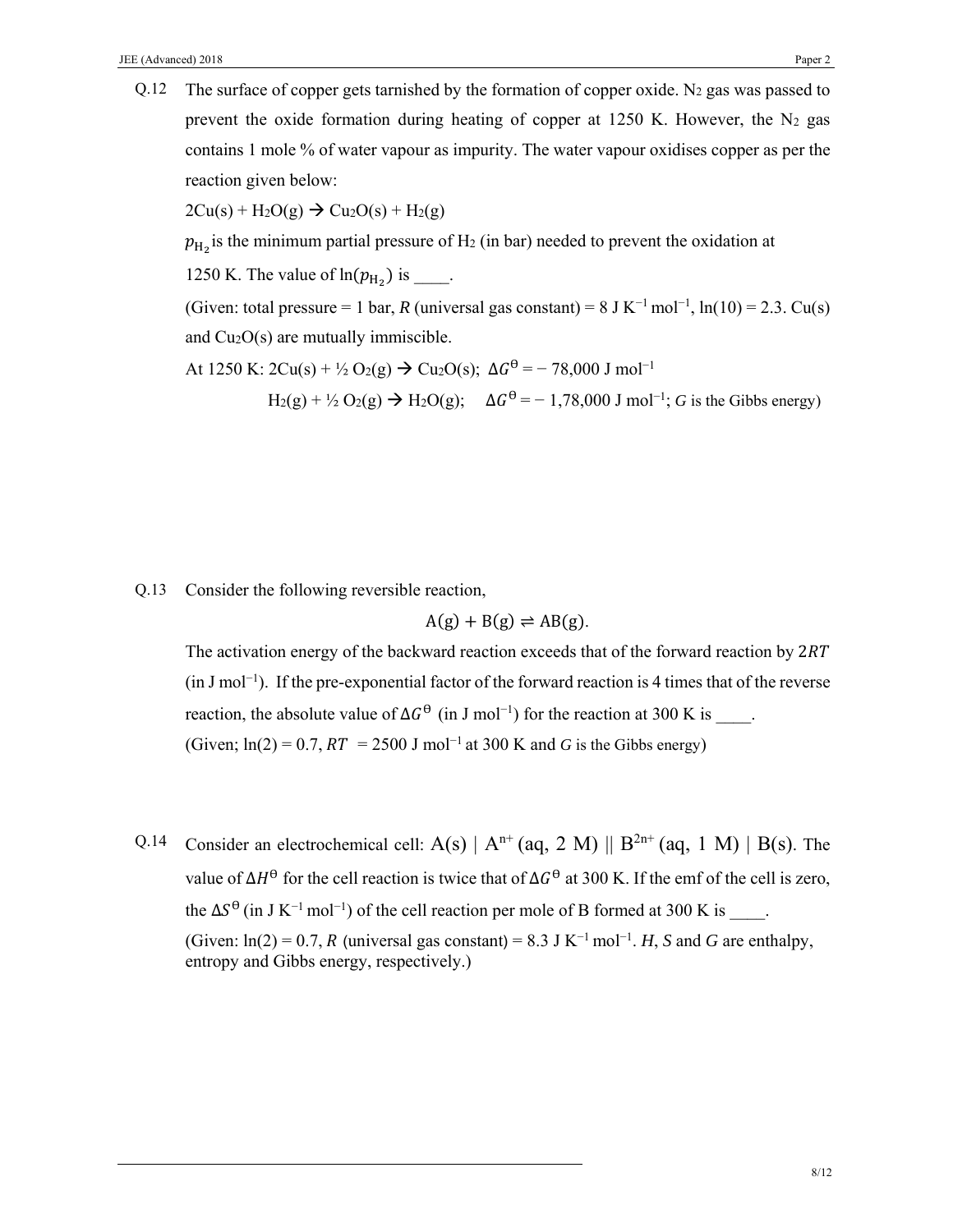|           | <b>SECTION 3 (Maximum Marks: 12)</b>                                                                                                                   |
|-----------|--------------------------------------------------------------------------------------------------------------------------------------------------------|
| $\bullet$ | This section contains <b>FOUR (04)</b> questions.                                                                                                      |
| $\bullet$ | Each question has TWO (02) matching lists: LIST-I and LIST-II.                                                                                         |
| $\bullet$ | FOUR options are given representing matching of elements from LIST-I and LIST-II. ONLY ONE of<br>these four options corresponds to a correct matching. |
| $\bullet$ | For each question, choose the option corresponding to the correct matching.                                                                            |
| $\bullet$ | For each question, marks will be awarded according to the following marking scheme:                                                                    |
|           | $\div$ +3 If ONLY the option corresponding to the correct matching is chosen.<br>Full Marks                                                            |
|           | : Of none of the options is chosen (i.e. the question is unanswered).<br>Zero Marks                                                                    |
|           | Negative Marks $: -1$ In all other cases.                                                                                                              |

Q.15 Match each set of hybrid orbitals from LIST–I with complex(es) given in LIST–II.

| LIST-I                                        | LIST-II                |
|-----------------------------------------------|------------------------|
| $P.$ dsp <sup>2</sup>                         | 1. $[FeF_6]^{4-}$      |
| $Q.$ sp <sup>3</sup>                          | 2. $[Ti(H_2O)_3Cl_3]$  |
| $\mathbf{R}$ . sp <sup>3</sup> d <sup>2</sup> | 3. $[Cr(NH_3)_6]^{3+}$ |
| S. d <sup>2</sup> sp <sup>3</sup>             | 4. $[FeCl4]^{2-}$      |
|                                               | 5. $Ni(CO)4$           |
|                                               | 6. $[Ni(CN)4]^{2-}$    |

The correct option is

 $(A)$  **P**  $\rightarrow$  5; **Q**  $\rightarrow$  4,6; **R**  $\rightarrow$  2,3; **S**  $\rightarrow$  1 (B)  $P \rightarrow 5,6$ ;  $Q \rightarrow 4$ ;  $R \rightarrow 3$ ;  $S \rightarrow 1,2$  $(C)$  **P**  $\rightarrow$  6; **Q**  $\rightarrow$  4,5; **R**  $\rightarrow$  1; **S**  $\rightarrow$  2,3 (D) **P →** 4,6; **Q →** 5,6; **R →** 1,2; **S →** 3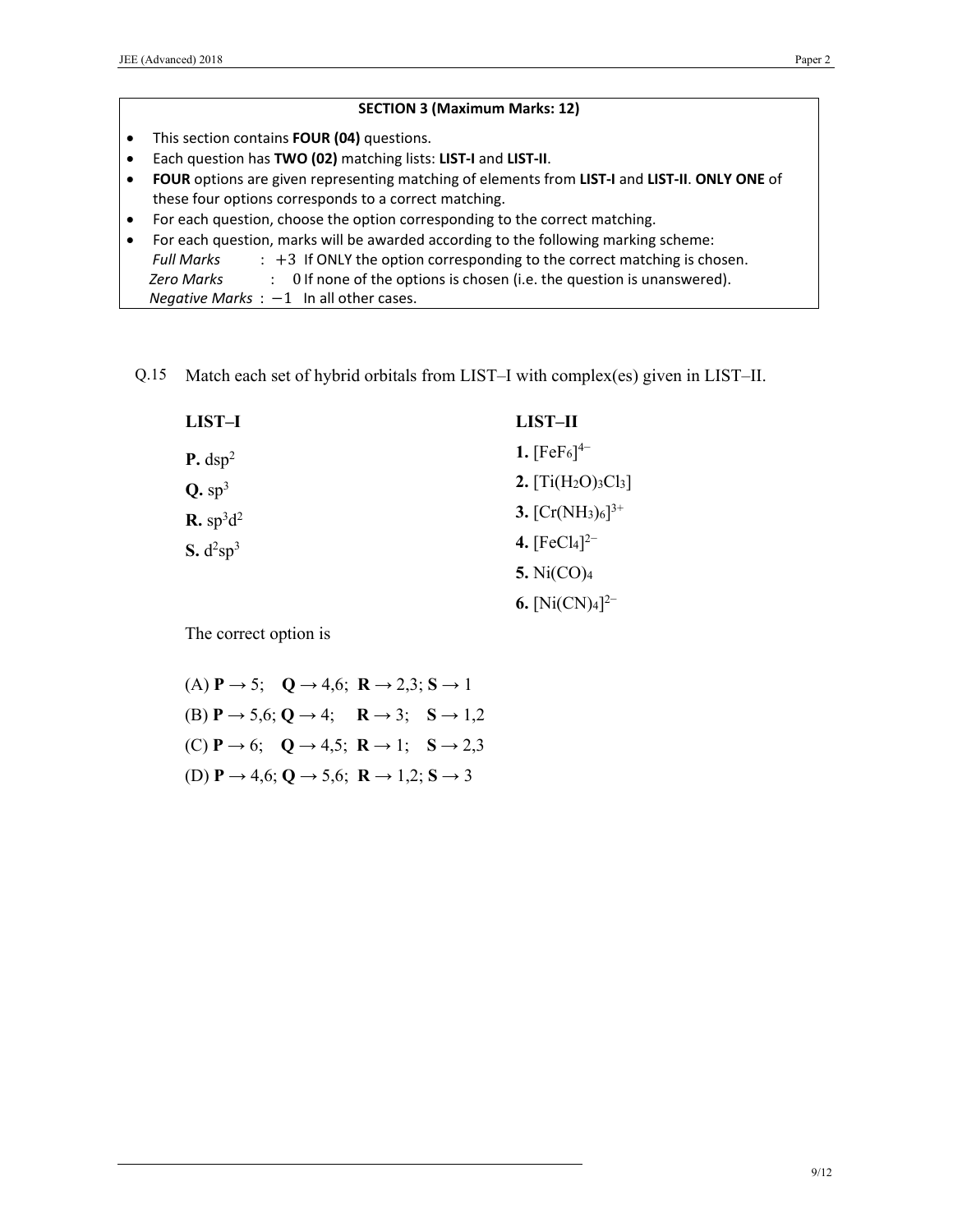Q.16 The desired product **X** can be prepared by reacting the major product of the reactions in LIST-I with one or more appropriate reagents in LIST-II.

(given, order of migratory aptitude: aryl > alkyl > hydrogen)



(A) **P** → 1; **Q** → 2,3; **R** → 1,4; **S** → 2,4 (B) **P →** 1,5; **Q →** 3,4; **R →** 4,5; **S →** 3 (C) **P →** 1,5; **Q →** 3,4; **R →** 5; **S →** 2,4 (D) **P →** 1,5; **Q →** 2,3; **R →** 1,5; **S →** 2,3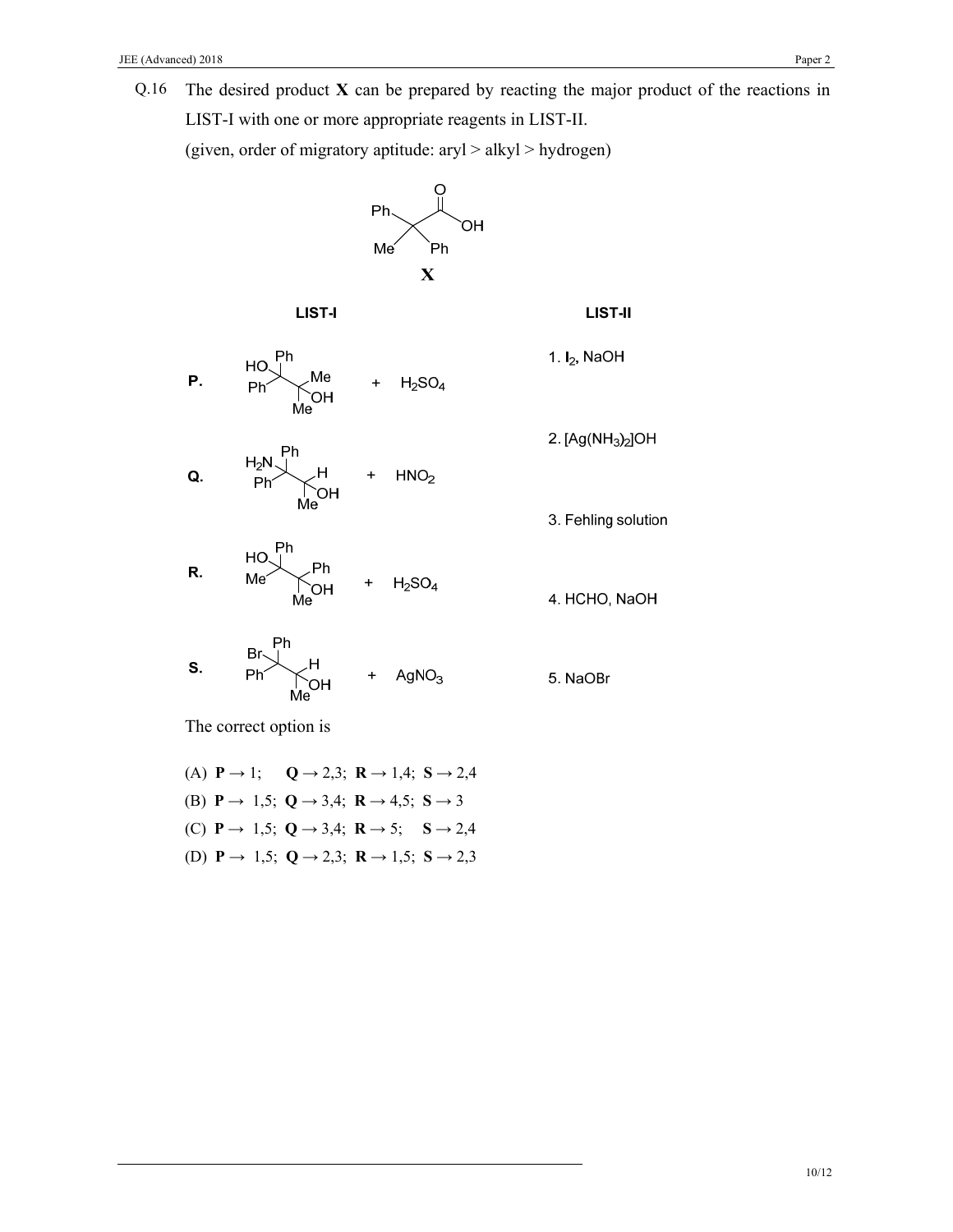

Q.17 LIST-I contains reactions and LIST-II contains major products.

Match each reaction in LIST-I with one or more products in LIST-II and choose the correct option.

(A)  $P \rightarrow 1,5; Q \rightarrow 2; R \rightarrow 3; S \rightarrow 4$ (B)  $P \rightarrow 1,4; Q \rightarrow 2; R \rightarrow 4; S \rightarrow 3$ (C) **P →** 1,4; **Q →** 1,2; **R →** 3,4; **S →** 4 (D) **P →** 4,5; **Q →** 4; **R →** 4; **S →** 3,4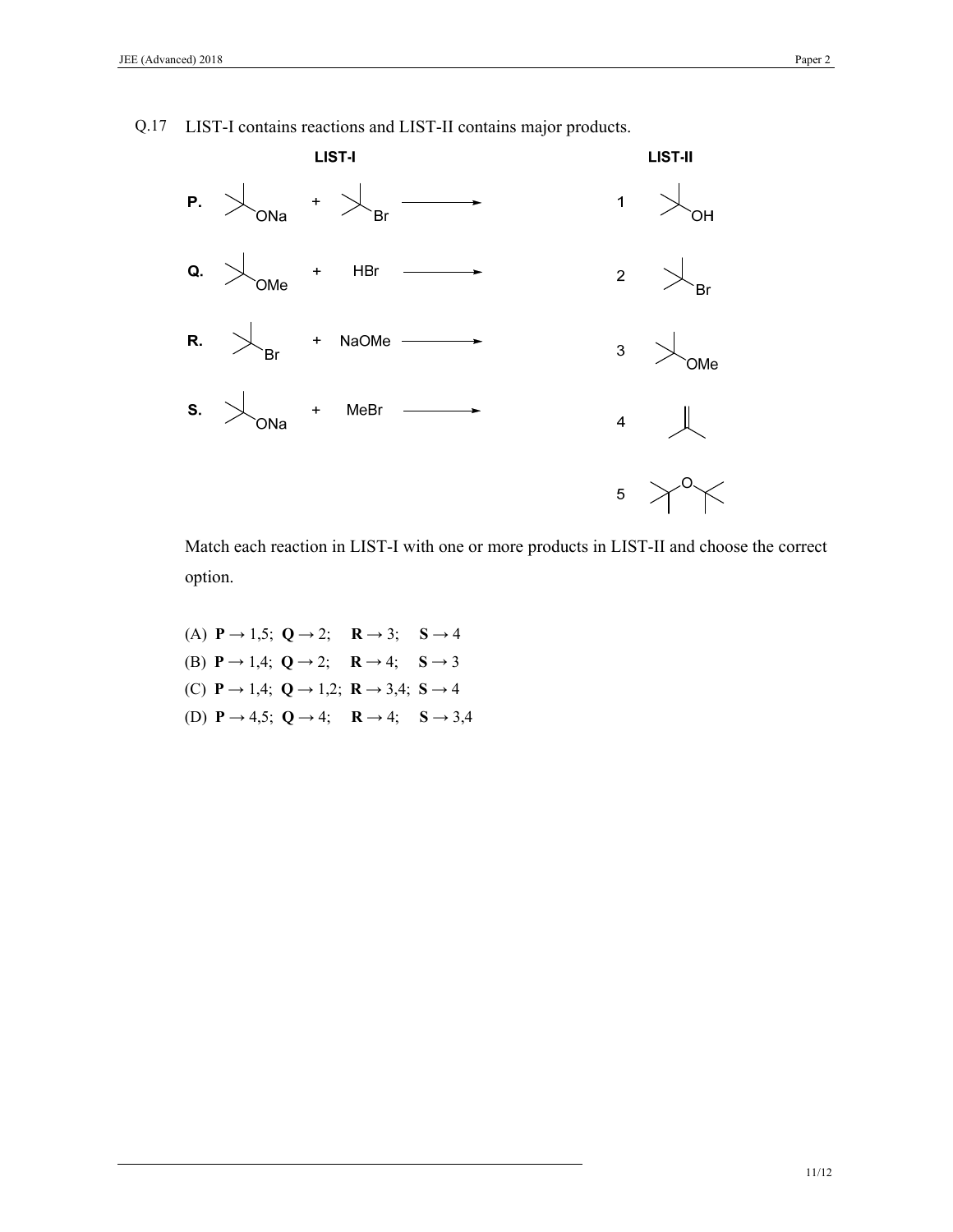Q.18 Dilution processes of different aqueous solutions, with water, are given in LIST-I. The effects of dilution of the solutions on  $[H^+]$  are given in LIST-II.

(Note: Degree of dissociation  $(\alpha)$  of weak acid and weak base is << 1; degree of hydrolysis of salt  $<<$ 1; [H<sup>+</sup>] represents the concentration of H<sup>+</sup> ions)

### **LIST–I**

- **P.** (10 mL of 0.1 M NaOH + 20 mL of 0.1 M acetic acid) diluted to 60 mL
- **Q.** (20 mL of 0.1 M NaOH + 20 mL of 0.1 M acetic acid) diluted to 80 mL
- **R.** (20 mL of 0.1 M HCl + 20 mL of 0.1 M ammonia solution) diluted to 80 mL
- **S.** 10 mL saturated solution of  $Ni(OH)_2$  in equilibrium with excess solid  $Ni(OH)_{2}$  is diluted to 20 mL (solid  $Ni(OH)_{2}$  is still present after dilution).

#### **LIST–II**

- **1.** the value of  $[H^+]$  does not change on dilution
- **2.** the value of  $[H^+]$  changes to half of its initial value on dilution
- **3.** the value of [H<sup>+</sup>] changes to two times of its initial value on dilution
- **4.** the value of  $[H^+]$  changes to  $\frac{1}{\sqrt{2}}$ times of its initial value on dilution
- **5.** the value of  $[H^+]$  changes to  $\sqrt{2}$ times of its initial value on dilution

Match each process given in LIST-I with one or more effect(s) in LIST-II. The correct option is

- (A)  $P \rightarrow 4$ ;  $Q \rightarrow 2$ ;  $R \rightarrow 3$ ;  $S \rightarrow 1$
- (B) **P →** 4; **Q →** 3; **R →** 2; **S →** 3
- (C) **P →** 1; **Q →** 4; **R →** 5; **S →** 3
- (D) **P →** 1; **Q →** 5; **R →** 4; **S →** 1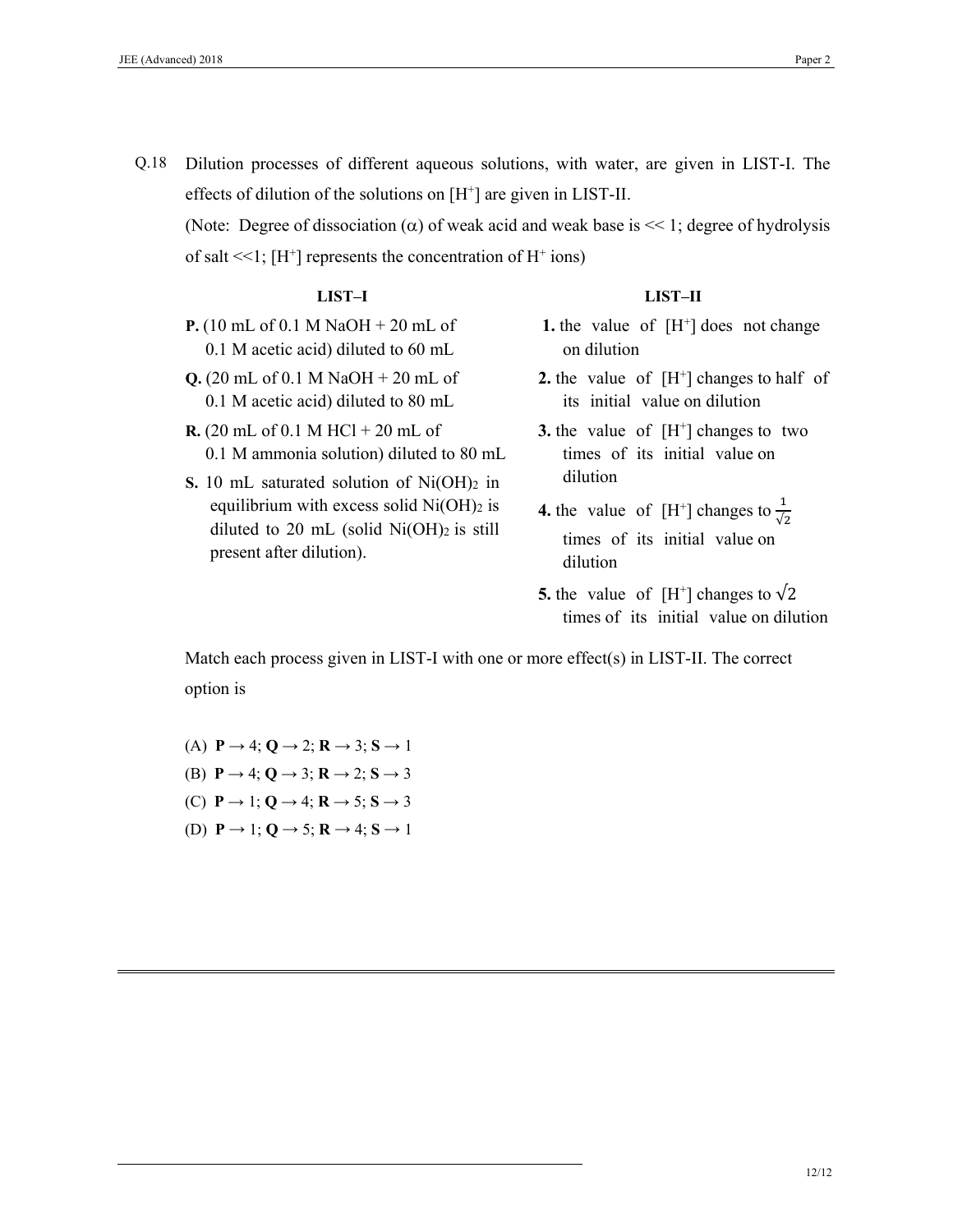# **JEE (ADVANCED) 2018 PAPER 2 PART-III MATHEMATICS**

### **SECTION 1 (Maximum Marks: 24)**

- This section contains **SIX (06)** questions.
- Each question has **FOUR** options for correct answer(s). **ONE OR MORE THAN ONE** of these four option(s) is (are) correct option(s).
- For each question, choose the correct option(s) to answer the question.
- Answer to each question will be evaluated according to the following marking scheme: *Full Marks*  $\cdot +4$  If only (all) the correct option(s) is (are) chosen. Partial Marks : +3 If all the four options are correct but ONLY three options are chosen. *Partial Marks* : +2 If three or more options are correct but ONLY two options are chosen, both of which are correct options. Partial Marks : +1 If two or more options are correct but ONLY one option is chosen and it is a correct option. *Zero Marks* : **0** If none of the options is chosen (i.e. the question is unanswered). *Negative Marks* :  $-2$  In all other cases.
- **For Example:** If first, third and fourth are the ONLY three correct options for a question with second option being an incorrect option; selecting only all the three correct options will result in +4 marks. Selecting only two of the three correct options (e.g. the first and fourth options), without selecting any incorrect option (second option in this case), will result in +2 marks. Selecting only one of the three correct options (either first or third or fourth option) ,without selecting any incorrect option (second option in this case), will result in +1 marks. Selecting any incorrect option(s) (second option in this case), with or without selection of any correct option(s) will result in -2 marks.
- Q.1 For any positive integer *n*, define  $f_n$ :  $(0, \infty) \to \mathbb{R}$  as

$$
f_n(x) = \sum_{j=1}^n \tan^{-1} \left( \frac{1}{1 + (x+j)(x+j-1)} \right) \text{ for all } x \in (0, \infty).
$$

(Here, the inverse trigonometric function  $\tan^{-1}x$  assumes values in  $\left(-\, \frac{\pi}{2}, \frac{\pi}{2}\right)$  $\frac{\pi}{2}$ ).)

Then, which of the following statement(s) is (are) TRUE?

- $(A) \sum_{j=1}^{5} \tan^2(f_j(0)) = 55$
- (B)  $\sum_{j=1}^{10} (1 + f'_j(0)) \sec^2(f_j(0)) = 10$
- (C) For any fixed positive integer *n*,  $\lim_{x \to \infty} \tan(f_n(x)) = \frac{1}{n}$
- (D) For any fixed positive integer *n*,  $\lim_{n \to \infty} \sec^2(f_n(x)) = 1$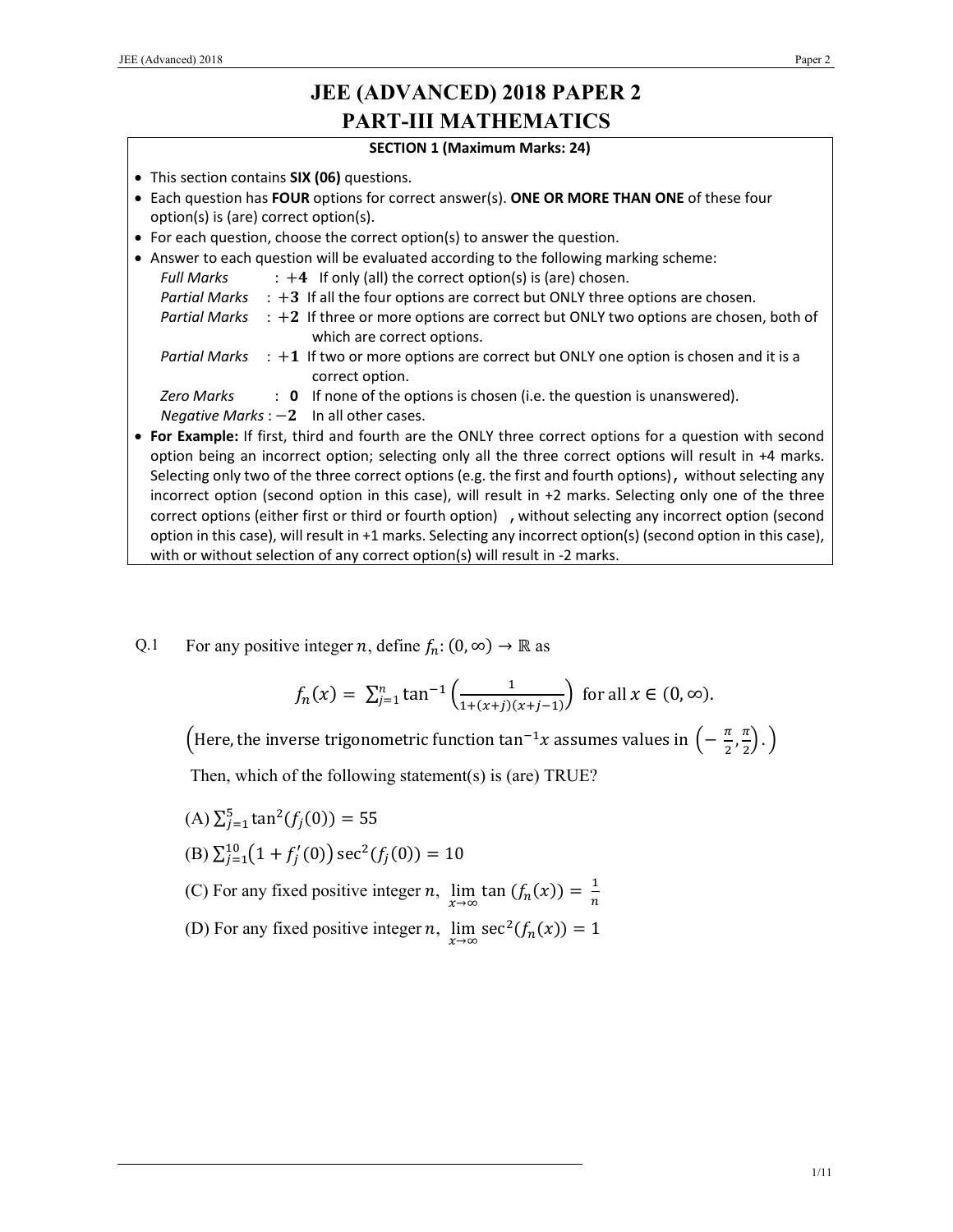Q.2 Let T be the line passing through the points  $P(-2, 7)$  and  $Q(2, -5)$ . Let  $F_1$  be the set of all pairs of circles  $(S_1, S_2)$  such that T is tangent to  $S_1$  at P and tangent to  $S_2$  at Q, and also such that  $S_1$  and  $S_2$  touch each other at a point, say, M. Let  $E_1$  be the set representing the locus of M as the pair  $(S_1, S_2)$  varies in  $F_1$ . Let the set of all straight line segments joining a pair of distinct points of  $E_1$  and passing through the point  $R(1, 1)$  be  $F_2$ . Let  $E_2$  be the set of the mid-points of the line segments in the set  $F_2$ . Then, which of the following statement(s) is (are) TRUE?

(A) The point 
$$
(-2, 7)
$$
 lies in  $E_1$   
\n(B) The point  $(\frac{4}{5}, \frac{7}{5})$  does **NOT** lie in  $E_2$   
\n(C) The point  $(\frac{1}{2}, 1)$  lies in  $E_2$   
\n(D) The point  $(0, \frac{3}{2})$  does **NOT** lie in  $E_1$ 

 $Q.3$  Let S be the set of all column matrices  $b_1$  $b<sub>2</sub>$  $b_3$ such that  $b_1, b_2, b_3 \in \mathbb{R}$  and the system of equations (in real variables)

$$
-x + 2y + 5z = b1
$$

$$
2x - 4y + 3z = b2
$$

$$
x - 2y + 2z = b3
$$

has at least one solution. Then, which of the following system(s) (in real variables) has

(have) at least one solution for each  $b_1$  $b<sub>2</sub>$  $b_3$  $\in$   $S$ ?

(A) 
$$
x + 2y + 3z = b_1
$$
,  $4y + 5z = b_2$  and  $x + 2y + 6z = b_3$   
\n(B)  $x + y + 3z = b_1$ ,  $5x + 2y + 6z = b_2$  and  $-2x - y - 3z = b_3$   
\n(C)  $-x + 2y - 5z = b_1$ ,  $2x - 4y + 10z = b_2$  and  $x - 2y + 5z = b_3$   
\n(D)  $x + 2y + 5z = b_1$ ,  $2x + 3z = b_2$  and  $x + 4y - 5z = b_3$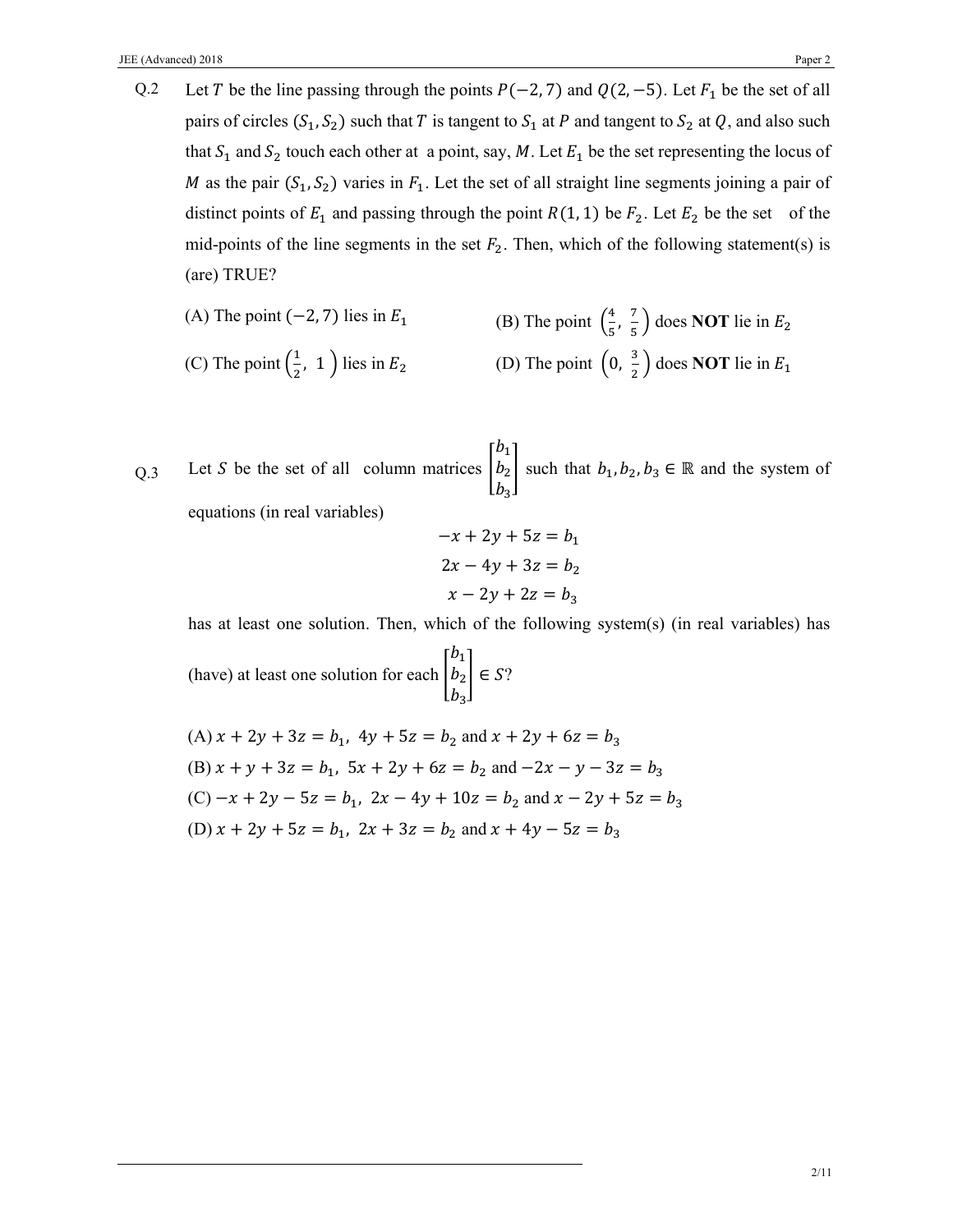- Q.4 Consider two straight lines, each of which is tangent to both the circle  $x^2 + y^2 = \frac{1}{2}$  and the parabola  $y^2 = 4x$ . Let these lines intersect at the point Q. Consider the ellipse whose center is at the origin  $O(0,0)$  and whose semi-major axis is  $OQ$ . If the length of the minor axis of this ellipse is  $\sqrt{2}$ , then which of the following statement(s) is (are) TRUE?
	- (A) For the ellipse, the eccentricity is  $\frac{1}{\sqrt{2}}$  and the length of the latus rectum is 1
	- (B) For the ellipse, the eccentricity is  $\frac{1}{2}$  and the length of the latus rectum is  $\frac{1}{2}$
	- (C) The area of the region bounded by the ellipse between the lines  $x = \frac{1}{5}$  $\frac{1}{\sqrt{2}}$  and  $x = 1$  is

$$
\frac{1}{4\sqrt{2}}(\pi-2)
$$

(D) The area of the region bounded by the ellipse between the lines  $x = \frac{1}{6}$  $\frac{1}{\sqrt{2}}$  and  $x = 1$  is  $\frac{1}{16}(\pi - 2)$ 

- Q.5 Let  $s, t, r$  be non-zero complex numbers and L be the set of solutions  $z = x + iy$  $(x, y \in \mathbb{R}, i = \sqrt{-1}$  of the equation  $sz + t\overline{z} + r = 0$ , where  $\overline{z} = x - iy$ . Then, which of the following statement(s) is (are) TRUE?
	- (A) If L has exactly one element, then  $|s| \neq |t|$
	- (B) If  $|s| = |t|$ , then *L* has infinitely many elements
	- (C) The number of elements in  $L \cap \{z : |z 1 + i| = 5\}$  is at most 2
	- (D) If  $L$  has more than one element, then  $L$  has infinitely many elements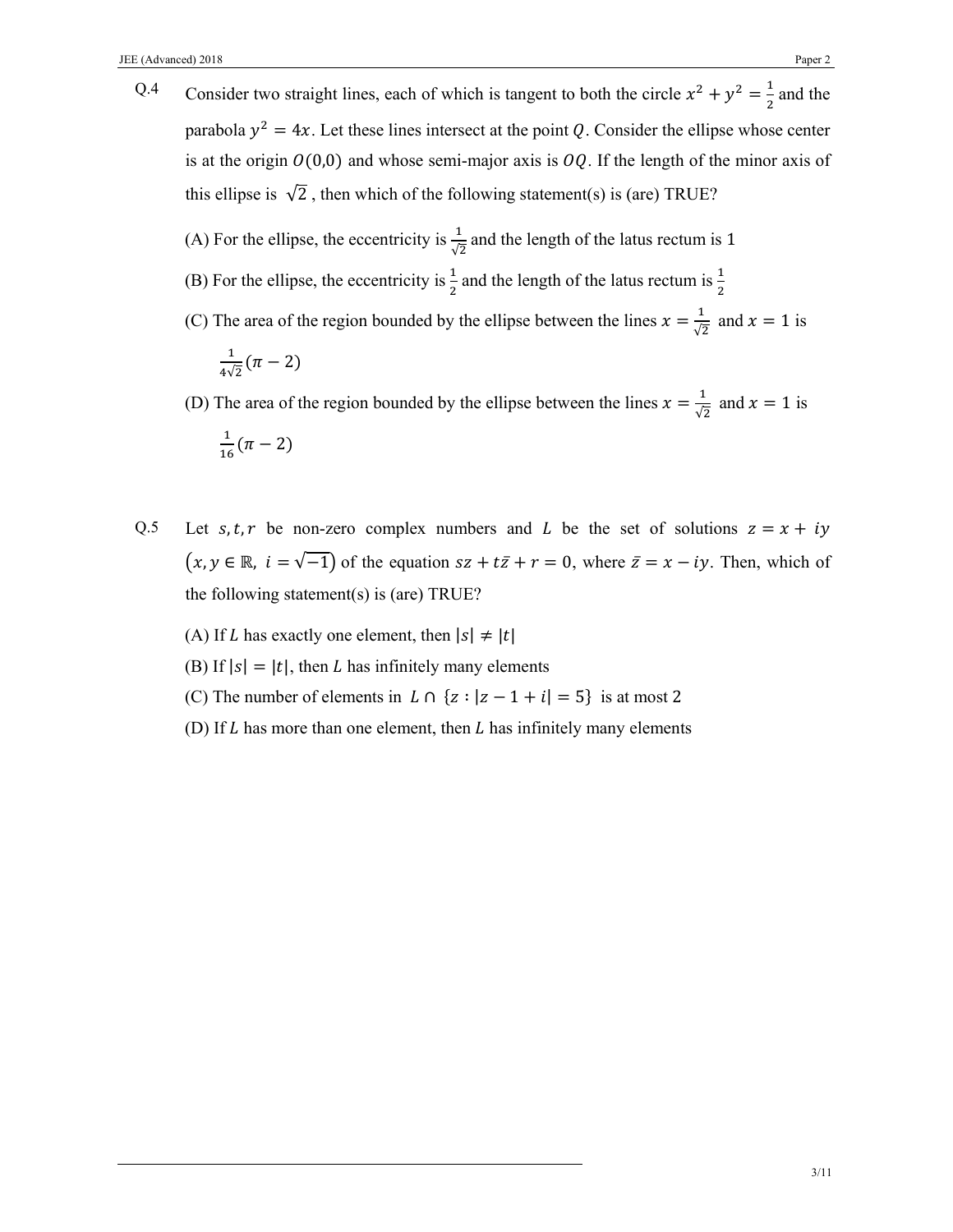$$
\lim_{t \to x} \frac{f(x) \sin t - f(t) \sin x}{t - x} = \sin^2 x \text{ for all } x \in (0, \pi).
$$

If  $f\left(\frac{\pi}{\epsilon}\right)$  $\left(\frac{\pi}{6}\right) = -\frac{\pi}{12}$ , then which of the following statement(s) is (are) TRUE?

(A) 
$$
f\left(\frac{\pi}{4}\right) = \frac{\pi}{4\sqrt{2}}
$$
  
\n(B)  $f(x) < \frac{x^4}{6} - x^2$  for all  $x \in (0, \pi)$   
\n(C) There exists  $\alpha \in (0, \pi)$  such that  $f'(\alpha) = 0$   
\n(D)  $f''\left(\frac{\pi}{2}\right) + f\left(\frac{\pi}{2}\right) = 0$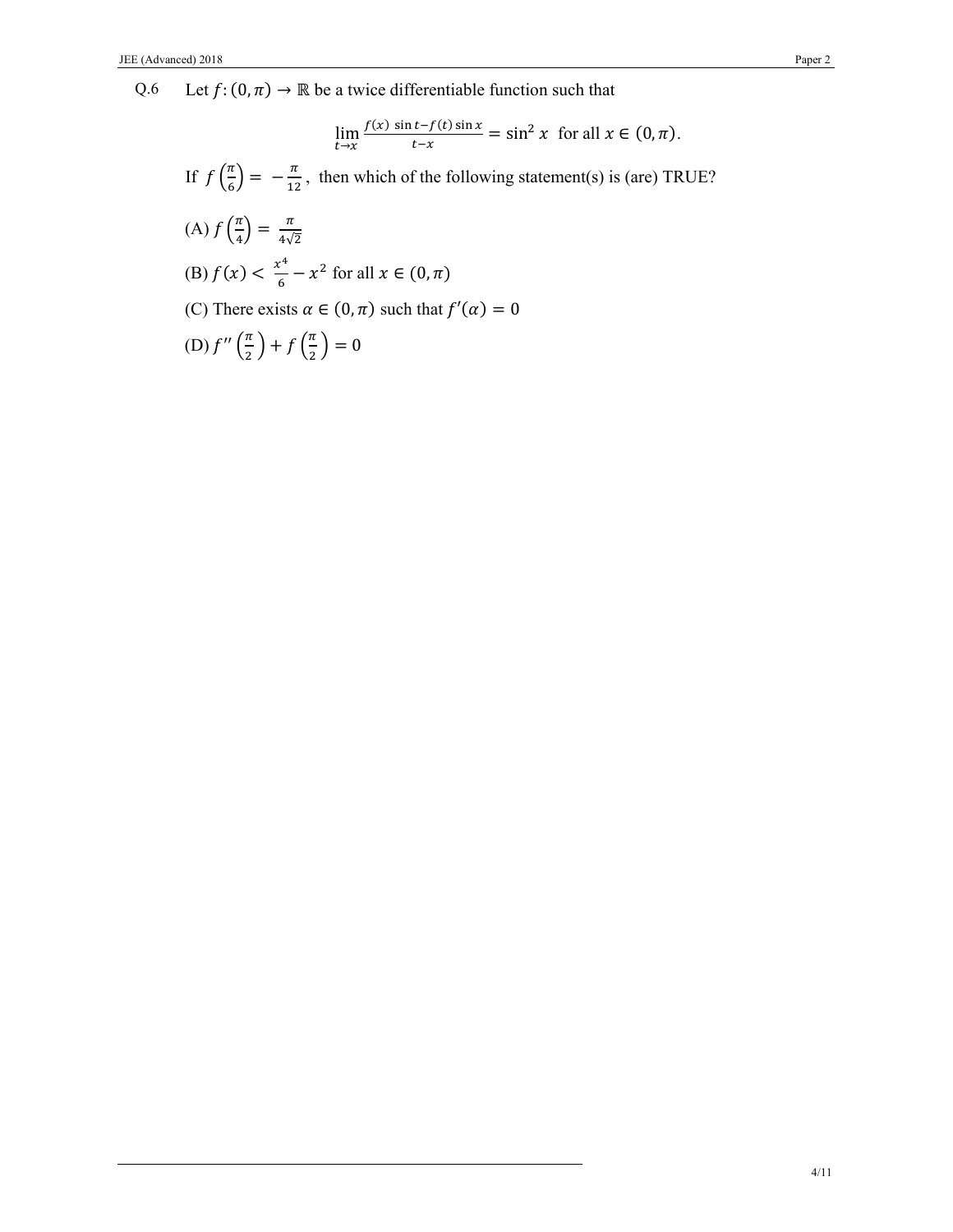## **SECTION 2 (Maximum Marks: 24)**

- This section contains **EIGHT (08)** questions. The answer to each question is a **NUMERICAL VALUE.**
- For each question, enter the correct numerical value (in decimal notation, truncated/rounded‐off to the **second decimal place**; e.g. 6.25, 7.00, ‐0.33, ‐.30, 30.27, ‐127.30) using the mouse and the on‐ screen virtual numeric keypad in the place designated to enter the answer.
- Answer to each question will be evaluated according to the following marking scheme: *Full Marks* : +3 If ONLY the correct numerical value is entered as answer.

*Zero Marks*  : 0 In all other cases.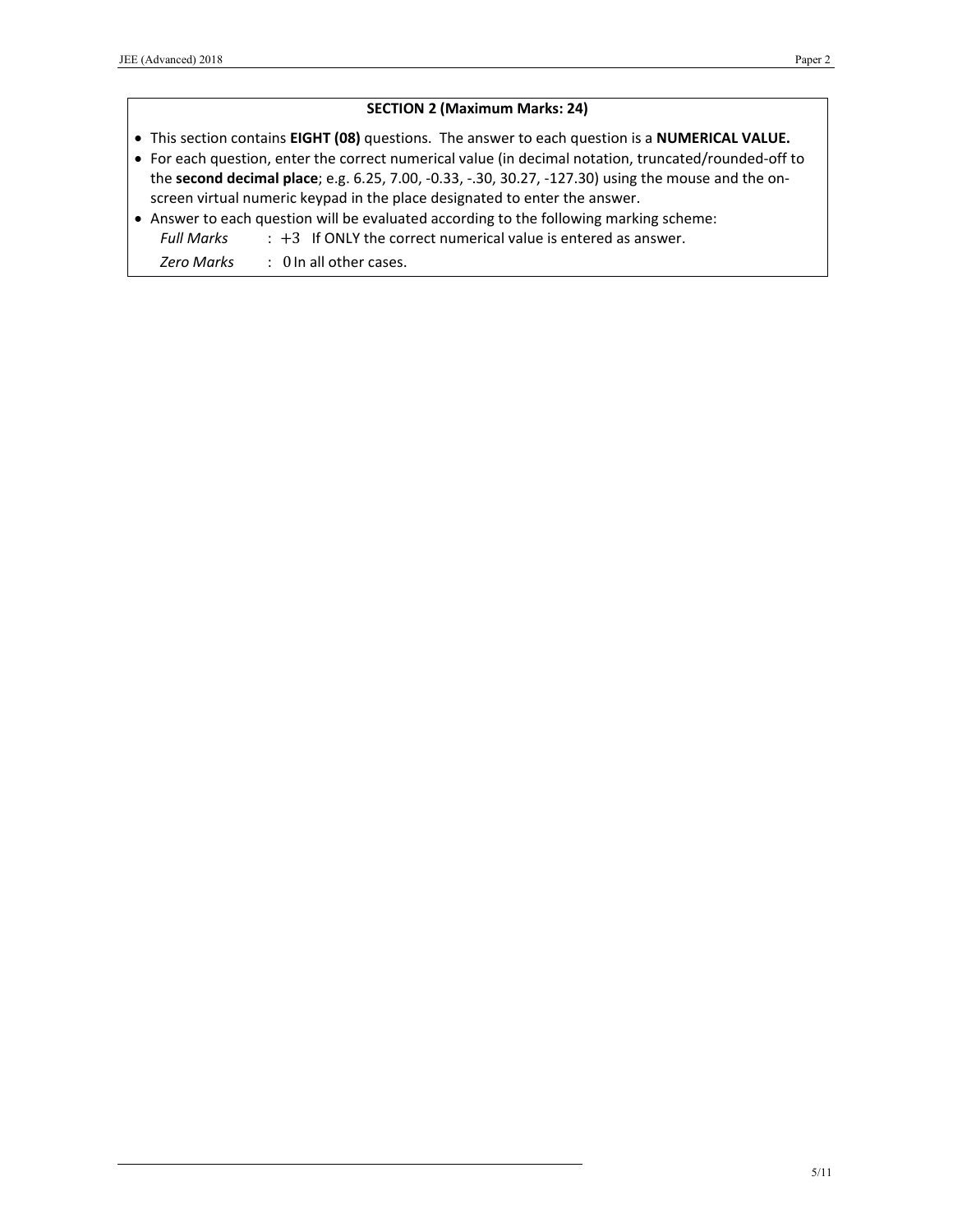is \_\_\_\_\_ .

$$
\int_{0}^{\frac{1}{2}} \frac{1+\sqrt{3}}{((x+1)^2(1-x)^6)^{\frac{1}{4}}} dx
$$

- Q.8 Let P be a matrix of order  $3 \times 3$  such that all the entries in P are from the set  $\{-1, 0, 1\}$ . Then, the maximum possible value of the determinant of  $P$  is  $\qquad \qquad$ .
- Q.9 Let *X* be a set with exactly 5 elements and *Y* be a set with exactly 7 elements. If  $\alpha$  is the number of one-one functions from X to Y and  $\beta$  is the number of onto functions from Y to X, then the value of  $\frac{1}{5!}(\beta - \alpha)$  is \_\_\_\_\_\_.
- Q.10 Let  $f: \mathbb{R} \to \mathbb{R}$  be a differentiable function with  $f(0) = 0$ . If  $y = f(x)$  satisfies the differential equation

$$
\frac{dy}{dx} = (2 + 5y)(5y - 2),
$$

then the value of  $\lim_{x \to \infty} f(x)$  is \_\_\_\_\_.

Q.11 Let  $f: \mathbb{R} \to \mathbb{R}$  be a differentiable function with  $f(0) = 1$  and satisfying the equation  $f(x + y) = f(x)f'(y) + f'(x)f(y)$  for all  $x, y \in \mathbb{R}$ . Then, the value of  $log_e(f(4))$  is  $\qquad$ .

Q.12 Let P be a point in the first octant, whose image Q in the plane  $x + y = 3$  (that is, the line segment PQ is perpendicular to the plane  $x + y = 3$  and the mid-point of PQ lies in the plane  $x + y = 3$ ) lies on the z-axis. Let the distance of P from the x-axis be 5. If R is the image of P in the  $xy$ -plane, then the length of  $PR$  is  $\qquad \qquad$ .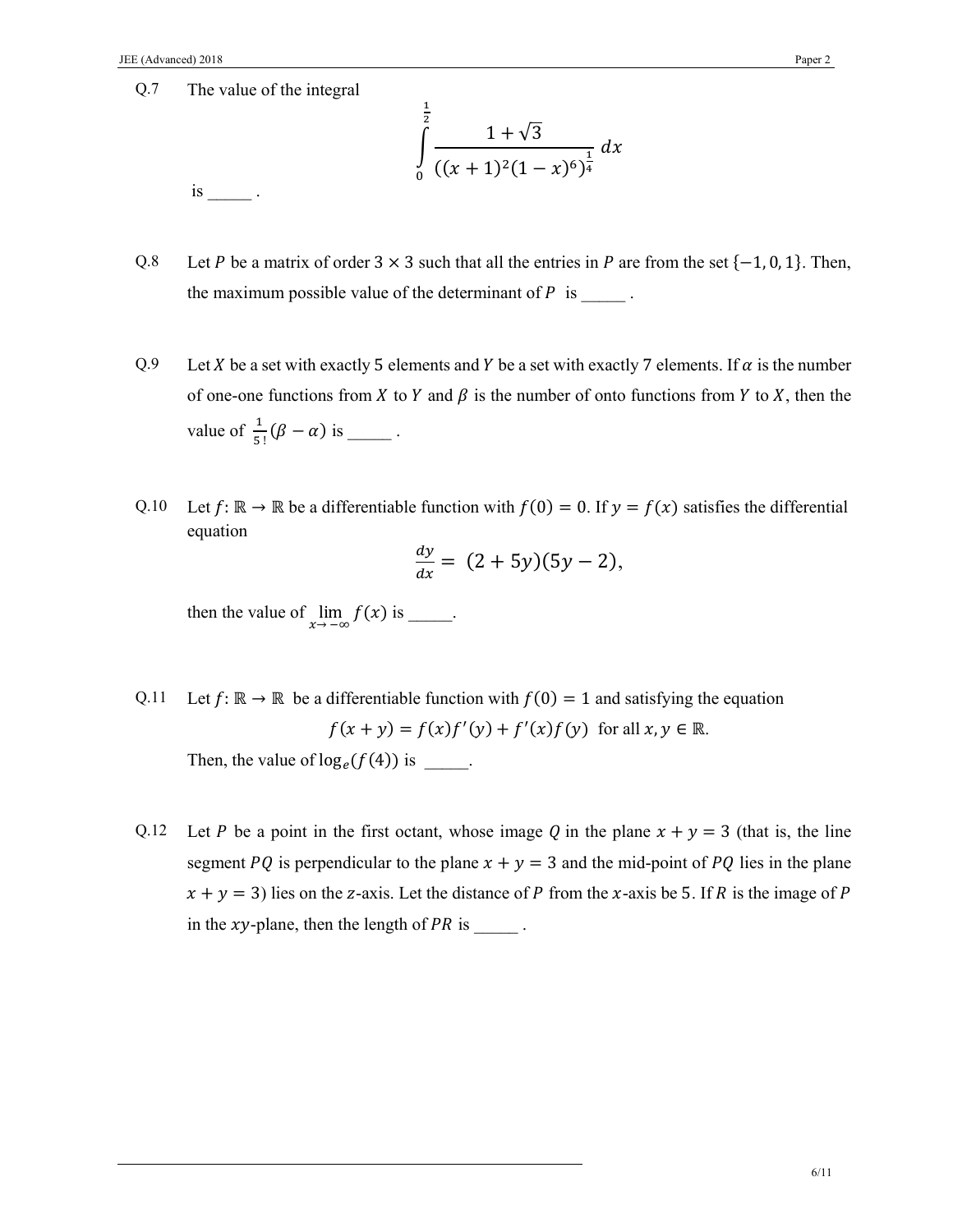Q.13 Consider the cube in the first octant with sides  $OP$ ,  $OQ$  and  $OR$  of length 1, along the x-axis, y-axis and z-axis, respectively, where  $O(0,0,0)$  is the origin. Let  $S\left(\frac{1}{2}, \frac{1}{2}, \frac{1}{2}\right)$  be the centre of the cube and T be the vertex of the cube opposite to the origin  $\hat{O}$  such that S lies on the diagonal *OT*. If  $\vec{p} = \overrightarrow{SP}, \vec{q} = \overrightarrow{SQ}, \vec{r} = \overrightarrow{SR}$  and  $\vec{t} = \overrightarrow{ST}$ , then the value of  $|(\vec{p} \times \vec{q}) \times (\vec{r} \times \vec{t})|$  is \_\_\_\_\_\_.

Q.14 Let

$$
X = \left(\begin{array}{c} {}^{10}C_1 \end{array}\right)^2 + 2\left(\begin{array}{c} {}^{10}C_2 \end{array}\right)^2 + 3\left(\begin{array}{c} {}^{10}C_3 \end{array}\right)^2 + \cdots + 10\left(\begin{array}{c} {}^{10}C_{10} \end{array}\right)^2,
$$

where  ${}^{10}C_r$ ,  $r \in \{1, 2, \dots, 10\}$  denote binomial coefficients. Then, the value of  $\mathbf 1$  $\frac{1}{1430} X$  is \_\_\_\_\_\_\_.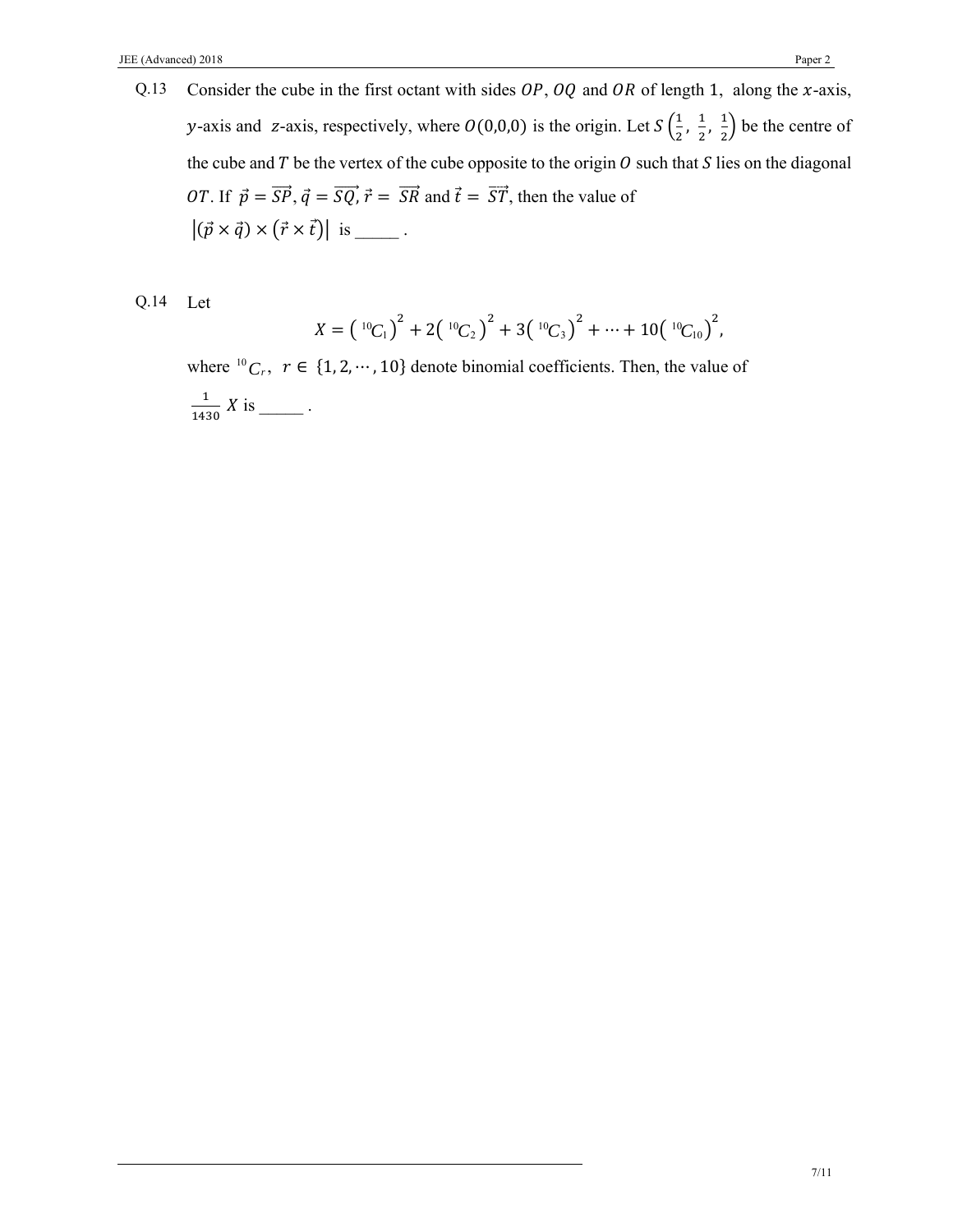### **SECTION 3 (Maximum Marks: 12)**

- This section contains **FOUR (04)** questions.
- Each question has **TWO (02)** matching lists: **LIST‐I** and **LIST‐II**.
- **FOUR** options are given representing matching of elements from **LIST‐I** and **LIST‐II**. **ONLY ONE** of these four options corresponds to a correct matching.
- For each question, choose the option corresponding to the correct matching.
- For each question, marks will be awarded according to the following marking scheme:
	- *Full Marks* : +3 If ONLY the option corresponding to the correct matching is chosen.
	- *Zero Marks* : 0 If none of the options is chosen (i.e. the question is unanswered).

*Negative Marks* :  $-1$  In all other cases.

Q.15 Let 
$$
E_1 = \{x \in \mathbb{R} : x \neq 1 \text{ and } \frac{x}{x-1} > 0\}
$$
  
and  $E_2 = \{x \in E_1 : \sin^{-1} \left( \log_e \left( \frac{x}{x-1} \right) \right) \text{ is a real number } \}.$   
(Here, the inverse trigonometric function  $\sin^{-1} x$  assumes values in  $\left[ -\frac{\pi}{2}, \frac{\pi}{2} \right].$ )  
Let  $f: E_1 \to \mathbb{R}$  be the function defined by  $f(x) = \log_e \left( \frac{x}{x-1} \right)$   
and  $g: E_2 \to \mathbb{R}$  be the function defined by  $g(x) = \sin^{-1} \left( \log_e \left( \frac{x}{x-1} \right) \right).$ 

## **LIST–I**

 **LIST–II** 

**P.** The range of  $f$  is **Q.** The range of  $g$  contains **R.** The domain of f contains **S.** The domain of  $g$  is **1.**  $\left(-\infty, \frac{1}{1-e}\right] \cup \left[\frac{e}{e-1}, \infty\right)$  $2. (0, 1)$ **3.**  $\left[-\frac{1}{2}, \frac{1}{2}\right]$ **4.**  $(-\infty, 0) \cup (0, \infty)$  $5.$   $\left(-\infty, \frac{e}{e-1}\right]$ **6.**  $(-\infty, 0) \cup \left(\frac{1}{2}, \frac{e}{e-1}\right]$ 

The correct option is:

- (A)  $P \rightarrow 4$ ;  $Q \rightarrow 2$ ;  $R \rightarrow 1$ ;  $S \rightarrow 1$ (B)  $P \rightarrow 3$ ;  $Q \rightarrow 3$ ;  $R \rightarrow 6$ ;  $S \rightarrow 5$ (C)  $P \rightarrow 4$ ;  $Q \rightarrow 2$ ;  $R \rightarrow 1$ ;  $S \rightarrow 6$
- (D) **P**  $\rightarrow$  **4;** Q  $\rightarrow$  **3;** R  $\rightarrow$  6; S  $\rightarrow$  5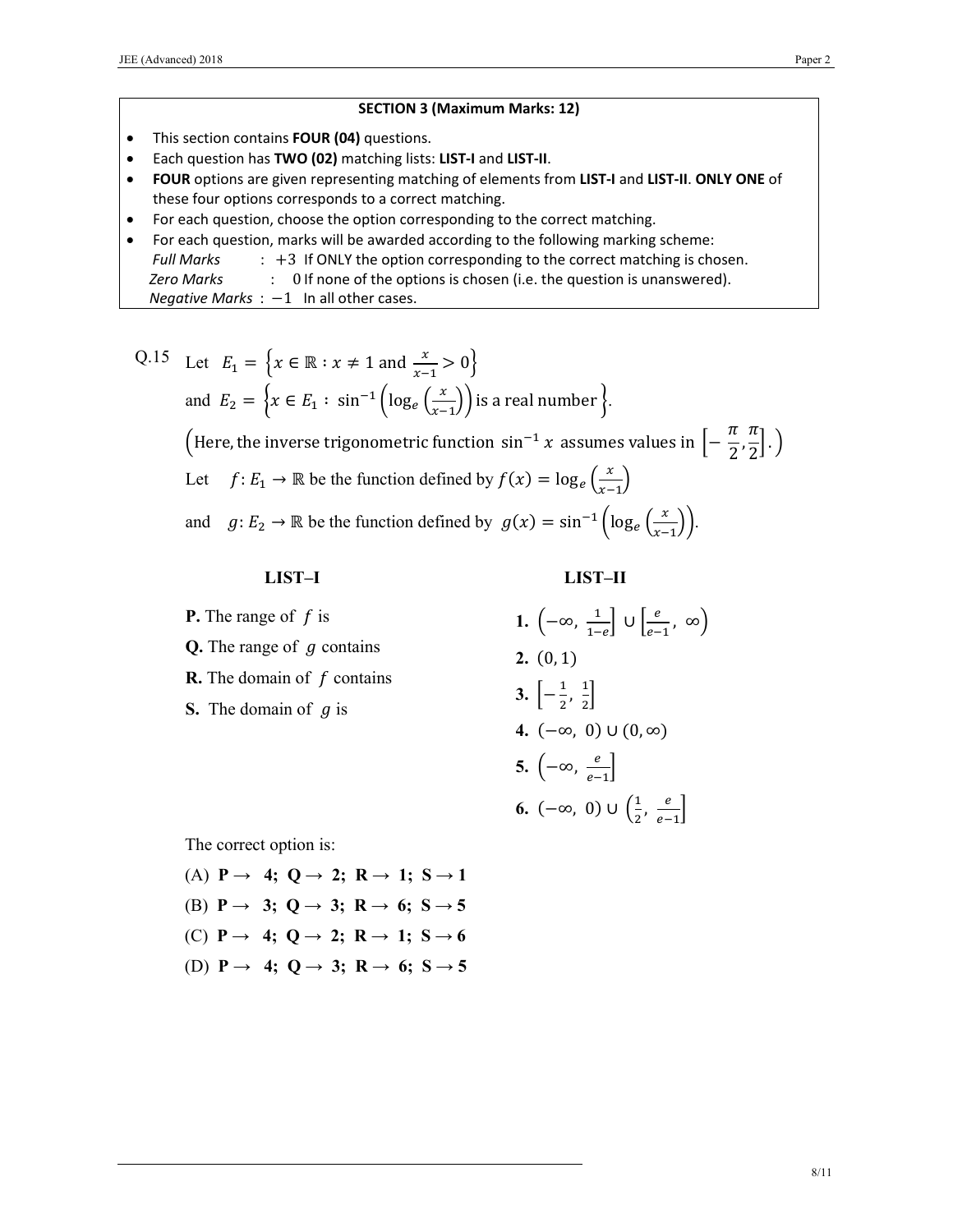- Q.16 In a high school, a committee has to be formed from a group of 6 boys  $M_1$ ,  $M_2$ ,  $M_3$ ,  $M_4$ ,  $M_5$ ,  $M_6$  and 5 girls  $G_1$ ,  $G_2$ ,  $G_3$ ,  $G_4$ ,  $G_5$ .
	- (i) Let  $\alpha_1$  be the total number of ways in which the committee can be formed such that the committee has 5 members, having exactly 3 boys and 2 girls.
	- (ii) Let  $\alpha_2$  be the total number of ways in which the committee can be formed such that the committee has at least 2 members, and having an equal number of boys and girls.
	- (iii) Let  $\alpha_3$  be the total number of ways in which the committee can be formed such that the committee has 5 members, at least 2 of them being girls.
	- (iv) Let  $\alpha_4$  be the total number of ways in which the committee can be formed such that the committee has 4 members, having at least 2 girls and such that both  $M_1$  and  $G_1$ are **NOT** in the committee together.

| LIST-I                               | <b>LIST-II</b> |
|--------------------------------------|----------------|
| <b>P.</b> The value of $\alpha_1$ is | 1. 136         |
| <b>Q.</b> The value of $\alpha_2$ is | 2.189          |
| <b>R.</b> The value of $\alpha_3$ is | <b>3.</b> 192  |
| <b>S.</b> The value of $\alpha_4$ is | 4. 200         |
|                                      | 5. 381         |
|                                      | 6.461          |

The correct option is:

|  |  |  | (A) $P \rightarrow 4$ ; $Q \rightarrow 6$ ; $R \rightarrow 2$ ; $S \rightarrow 1$ |
|--|--|--|-----------------------------------------------------------------------------------|
|  |  |  | (B) $P \rightarrow 1$ ; Q $\rightarrow 4$ ; R $\rightarrow 2$ ; S $\rightarrow 3$ |
|  |  |  | (C) $P \rightarrow 4$ ; $Q \rightarrow 6$ ; $R \rightarrow 5$ ; $S \rightarrow 2$ |
|  |  |  | (D) $P \rightarrow 4$ ; $Q \rightarrow 2$ ; $R \rightarrow 3$ ; $S \rightarrow 1$ |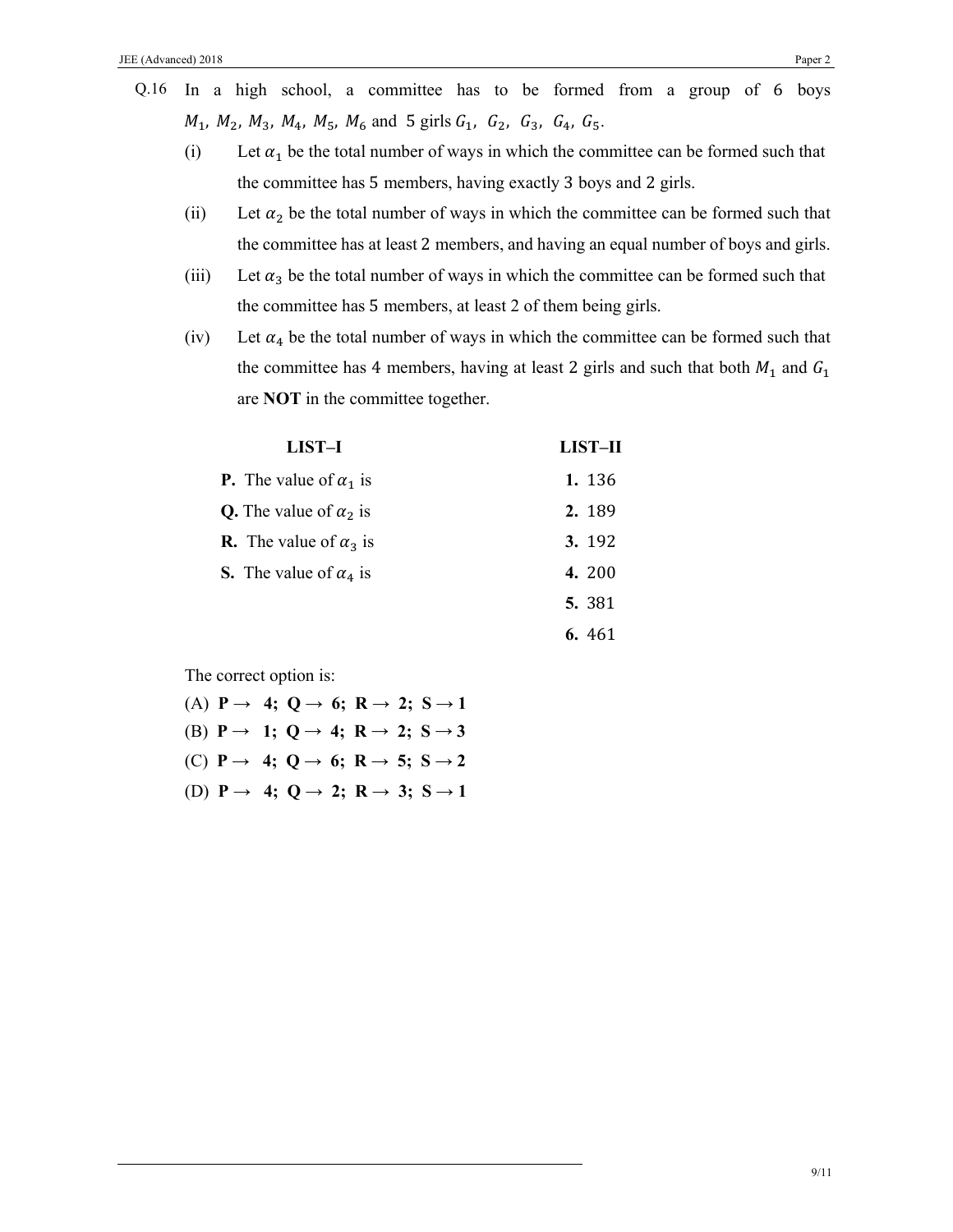Q.17 Let  $H: \frac{x^2}{a^2} - \frac{y^2}{b^2} = 1$ , where  $a > b > 0$ , be a hyperbola in the *xy*-plane whose conjugate axis LM subtends an angle of  $60^{\circ}$  at one of its vertices *N*. Let the area of the triangle LMN be  $4\sqrt{3}$ .

| <b>LIST-I</b>                                        | LIST-II                 |
|------------------------------------------------------|-------------------------|
| <b>P.</b> The length of the conjugate axis of $H$ is | 1. 8                    |
| <b>Q.</b> The eccentricity of $H$ is                 | 2. $\frac{4}{\sqrt{3}}$ |
| <b>R.</b> The distance between the foci of $H$ is    | 3. $\frac{2}{\sqrt{3}}$ |
| <b>S.</b> The length of the latus rectum of H is     |                         |
|                                                      |                         |

The correct option is:

- (A)  $P \rightarrow 4$ ;  $Q \rightarrow 2$ ;  $R \rightarrow 1$ ;  $S \rightarrow 3$
- (B)  $P \rightarrow 4$ ;  $Q \rightarrow 3$ ;  $R \rightarrow 1$ ;  $S \rightarrow 2$
- (C)  $P \rightarrow 4$ ;  $Q \rightarrow 1$ ;  $R \rightarrow 3$ ;  $S \rightarrow 2$
- (D)  $P \rightarrow 3$ ; Q  $\rightarrow 4$ ; R  $\rightarrow 2$ ; S  $\rightarrow 1$